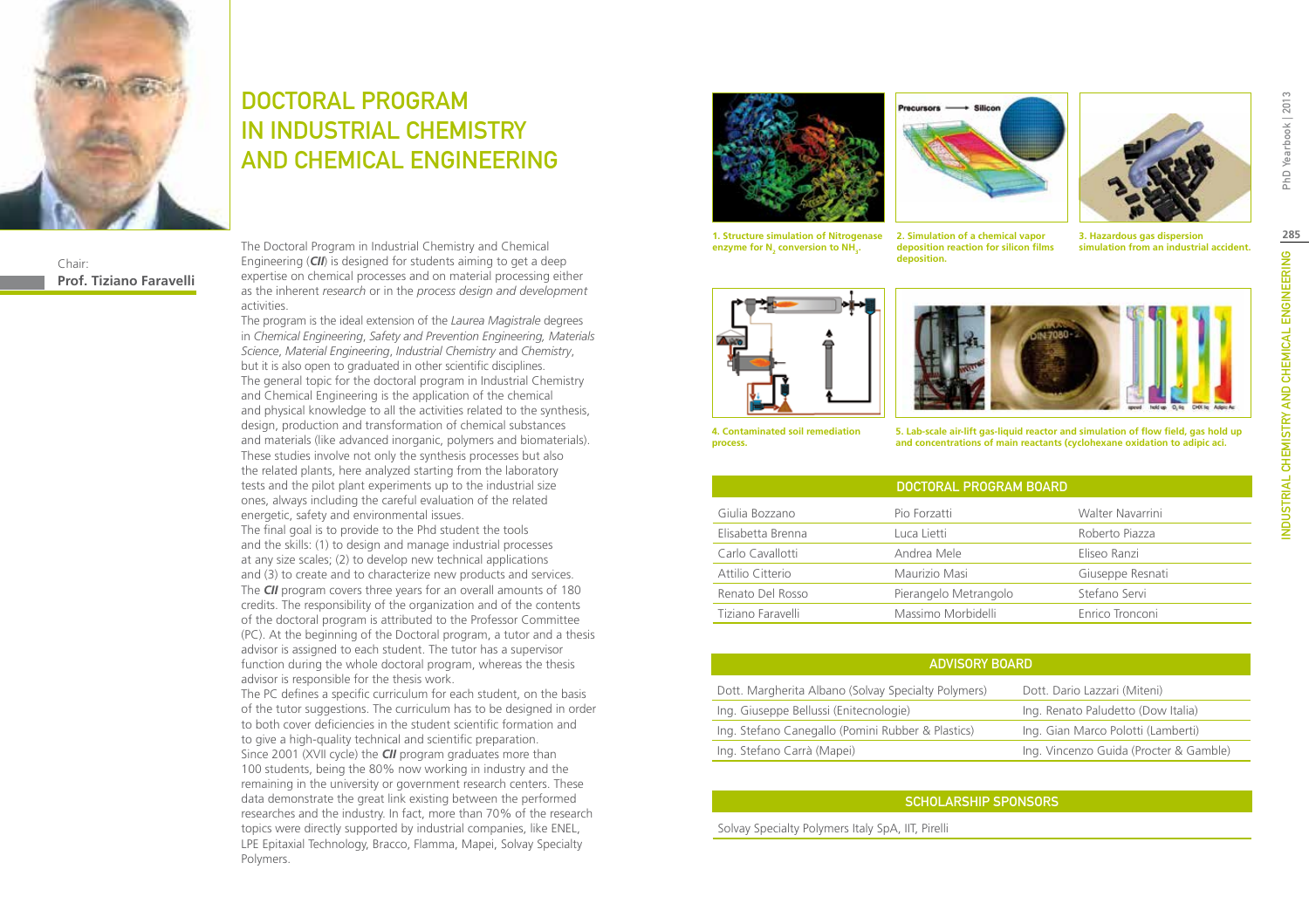## New Pharmaceutical Cocrystals assembled via Halogen Bonding

#### **Michele Baldrighi -** Supervisor: **Pierangelo Metrangolo**



Halogen Bonding (XB) and Pharmaceutical Cocrystals arise from the scientific literature of the last years as two of the most innovative research field in solid state chemistry. The former has proven to be a robust noncovalent interaction, while the latter is the demonstration of the successfully application of Crystal Engineering to the noncovalent modification of APIs physicochemical and biopharmaceutical properties. Although both research fields have been deeply investigated in the years, it was never thought, until now, of using XB in order to synthesize Pharmaceutical Cocrystals by exploiting the presence of XB donors in the APIs. These investigations will allow to add an innovative tool for the improvement of technological and biopharmaceutical properties of this molecules. In these studies four halogenated APIs (**TBBt**, **Rose Bengal**, **Haloprogin** and

**IPBC**) have been selected for the presence in their molecular scaffold of XB donor motifs. Cocrystallization experiments involving these APIs were planned using as cocrystal formers (CCFs) model molecules which electronrich moieties were well-recognized Halogen Bonding acceptors. Hot-stage microscopy, DSC, FT-IR and XRPD were used to provide initial information regarding the obtainment of new solid products. In the case of 1-iodoalkynes it was also possible to gather indications about the occurrence of XB in the product by analyzing the position of the FT-IR triple bond stretching band. Crystal structures of products were determined in order to provide evidence of the XB formation and to identify its role in the product. For a particularly interesting case, since it was not possible to obtain single crystals of the product, SSNMR studies

were performed in order to prove the occurrence of XB. The contribution of XB was found to be fundamental in every product obtained. The most emblematic case was that of **Haloprogin**, where the use of the classical Hydrogen Bonding (HB) based strategy for the Pharmaceutical Cocrystals synthesis was precluded by the absence of HB donors or reliable acceptors. The presence of the 1-iodoalkyne XB donor was found on the contrary to provide the obtainment different polymorphic forms of this API, and to allow the synthesis of Pharmaceutical Cocystals with both neutral (**BYP**) and ionic (**TBAI**, **TBACl**) CCFs. Differently from the previous case, in **TBBt** the XB donor was weaker and, moreover, a very strong HB donor was also present. Crystals obtained in this case study were a **Methanol** solvate, a salt with **TMEDA** and a cocrystal with **BYP**. Even

if the difference in strength of the two donors was too high to allow the XB donor to provide the interaction with the CCFs, Halogen Bonding was found to play a key role in stabilizing the crystals structure by allowing intermolecular connections between different **TBBt** molecules.

**BYPETH, HMBI**) and ionic (TBAI, successfully found a role in the **Rose Bengal** was found to provide a Halogen Bonded cocrystal with **DABCO-Cl**, in which the occurrence of an acidbase reaction deprotonated all the HB donors in the API, giving a total freedom to the XB donors to interact with the acceptors of both the CCF and the API itself. This crystal structure highlights also the independence of XB from pH, which on the contrary is able to inactivate HB donors. In **IPBC** cocrystals XB was found to be always responsible for the interaction with the acceptor moiety of the CCFs, while HB was always involved in the formation of the NH···O supramolecular synthon among **IPBC** molecules. Thanks to the orthogonality of the two interaction it was possible to synthesize cocrystals with both the acceptors of neutral (**BYP**,  $\textsf{CaCl}_2$ ) CCFs.

Relevant properties of cocrystals obtained in the **IPBC** case study, the most interesting both for the high number of biopharmaceutical and technological criticalities of this compound (low water solubility, low melting point, poor powder flow properties), and for its high economical importance and widespread use, were also evaluated. The comparison of melting points evidenced that, in almost every case, cocrystals have a higher melting point

than **IPBC**, and therefore they are more suitable to be used in technological processes where the solid products are subject to heat. The equilibrium water solubility of cocrystals was also evaluated. Unfortunately data showed that cocrystals were in general showing similar water solubility with respect to that of the pure API. Interestingly **IPBC:CaCl**<sub>2</sub> was found have a greater water solubility than pure **IPBC**.

## Being **IPBC:CaCl2** a very

interesting compound, the flow property of the powders were analyzed, in order to see if the cohesiveness problem of **IPBC** can be overcame. The cocrystal showed a noncohesive behaviour, with an estimated angle of repose of ≈17°, indicative of a freeflowing powder. **IPBC:CaCl2** cocrystal is therefore a promising substitute for **IPBC** in several industrial applications, since it is characterized by a higher water solubility, a higher melting point and excellent powders flow properties with respect to the original compound. Resuming, results demonstrate that Halogen Bonding synthesis of Pharmaceutical Cocrystals, opening a new world of possibilities to modify the physicochemical and biopharmaceutical properties of an API by means of this previously neglected (in this field) noncovalent interaction. There is still lot of room for the application of Halogen Bonding in the field of Pharmaceutical Cocrystals. The ones here analyzed were only a little portion of the molecules for which the use of this strategy can be applied. A strong

contribution will be surely given from Medicinal Chemistry and the Pharmaceutical Industry, whose interest in Halogen Bonding is rapidly rising. The discovery of this application of XB will provide great benefits to new drugs which, thanks to the recent introduction of the rational use of XB donors in dugs R&D processes, will be tailor-made substrates for the use of this interaction in the synthesis of Pharmaceutical Cocrystals.

#### Legend: **BYP**= 4,4'-bipyridyl; **BYPETH**= 1,2-bis(4-pyridyl) ethane; **DABCO-Cl**= 1-(chloromethyl)-1,4-

diazabicyclo[2.2.2]octan-1-ium; HMBI= N,N'-hexamethylenebisisonicotinamide; **IPBC**= 3-iodo-2-propynyl-N-butylcarbamate; **TBACl**=: tetrabutylammonium chloride; **TBAI**= tetrabutylammonium iodide; **TBBt**= 4,5,6,7-tetrabromo-*1H*-benzotriazole; **TMEDA**= N,N,N',N' tetramethylethylenedimine.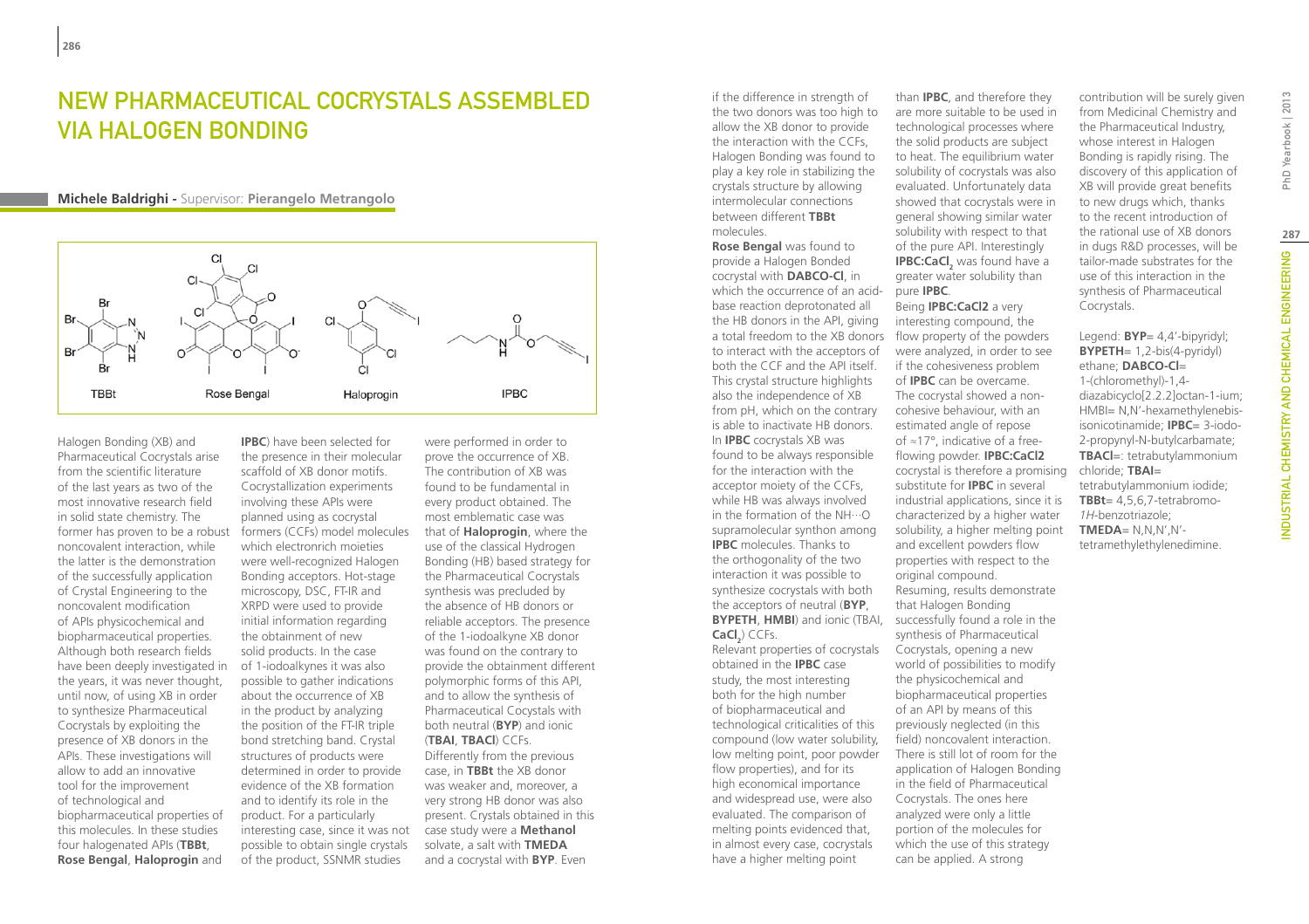## MOI FCUI AR MODELING OF TRANSPORT phenomena in hydrogels

#### **Tommaso Casalini -** Supervisors: **Carlo Cavallotti, Giuseppe Perale**

This PhD thesis is focused on the molecular modeling of hydrogels, *i.e.* hydrophilic amorphous polymeric matrices, able to retain up to 99% of water in weight terms, nowadays widely used for drug delivery applications, in tissue engineering and regenerative medicine fields. In particular, this work is aimed at understanding and describing the mechanisms which govern transport phenomena that take place in the bulk phase of these materials. The here presented investigation is performed using molecular models, which contain an atomistic detail: this is fundamental in order to achieve an exhaustive overview and a full understanding of solute diffusion in such systems. Many macroscale mathematical models have been developed in order to compute a solute diffusion coefficient, each based on different theories (free volume, obstruction effects, and so on) aimed at properly describing hydrogel environment. However, the assumptions behind every approach constitute a limit for these models, thus reducing the field where they can be employed. A molecular modeling approach introduces the necessity of an atomistic model of the polymeric matrix, but removes all the assumptions that limit the application of a

specific model, hence leading to a wider-ranging approach. Moreover, being molecular diffusion the main mechanism governing the drug release rate both in *in vitro* and *in vivo* environments, it is immediate to discern that such approach can become a complementary and synergic tool for experimental activity. The atomistic detail offered by molecular modeling can help researchers to understand the peculiarities of various materials formulations, thus leading to a smart material design according to various exigencies and also allowing a better and more efficient experimental design. This thesis work considered the diffusion of sodium fluorescein in hydrogels made of Carbomer 974P (an high molecular weight cross-linked polyacrylic acid) and agarose (a polysaccharide), cross-linked with glycerol and propylene glycol through esterification, performed by means of microwave assisted synthesis approach. Sodium fluorescein was chosen since it possesses a steric hindrance and a molecular weight (376.28 g mol-1) similar to commonly used drugs. The formulation and the synthesis of agarose – Carbomer hydrogels have been conceived and developed by our research group specifically for tissue engineering purpose. This material was widely

characterized in terms of chemical/physical properties and mechanical and release behavior. Moreover, agarose – Carbomer hydrogels have been fruitfully tested in *in vivo* conditions proving to be suitable and promising drug delivery devices for spinal cord injury treatments. The scientific issue behind this work lies in a counterintuitive behavior observed during experimental activity, *i.e.* fluorescein self-diffusion enhancement with respect to water solutions, found through HRMAS (high resolution magic angle spinning) NMR (nuclear magnetic resonance) DOSY (diffusion ordered spectroscopy) technique. This self-diffusion coefficient increase has, moreover, a dependence on both hydrogel mesh size and solute concentration. The methods offered by computational chemistry, and in particular by molecular dynamics simulations, allow computing a theoretical self-diffusion coefficient (through the wellestablished Einstein equation), which implicitly contains all the effects due to the peculiarity of the environment and the interactions with the other species present in the system, such as water, ions, and other solute molecules. The obtained values can be directly compared with experimental data, while the detail offered by the

simulations can suggest some insights about this particular behavior.

The first part of the thesis was aimed at verifying if the chosen computational approach (that is, the adopted force field along with charge derivation protocol) is suitable to describe fluorescein diffusion; this is assessed analyzing fluorescein behavior in water solutions, thus in systems that can be easily described and that are not dramatically different from hydrogel environment, because of their very high water content. In particular, fluorescein behavior charged fluorescein molecules. is investigated by computing a self-diffusion coefficient and a dimerization free energy, quantities that can be directly compared with experimental data obtained by our research group or available in literature. The core of this thesis is constituted by the development of a representative molecular model of agarose – Carbomer hydrogel and the study of sodium fluorescein transport phenomena inside the bulk phase of these materials. Molecular trajectories obtained through molecular dynamics simulations do not only allow computing a theoretical self-diffusion coefficient, but also highlighting the main mechanism behind the "curious" self-diffusion enhancement. Five different models were built, corresponding to five different mesh size values: 7, 9, 12, 14 and 19 nm. These structures were employed in order to investigate the mesh size dependence of fluorescein diffusion in the bulk phase of

agarose – Carbomer hydrogels, by means of molecular dynamics

simulations, at low solute concentration. Indeed, this situation is more representative of real applications, where low drug concentration are employed.

Computations were able to reproduce the experimental trend of fluorescein diffusion mesh size dependence. The most intuitive reason of diffusion enhancement can be related to the presence of carboxylic moieties in the Carbomer backbone, which lead to repulsive electrostatic interactions with negatively The analysis of molecular trajectories, instead, evidenced the formation of fluorescein/ matrix complexes. Focusing on Carbomer, the formation of an electrical double layer can be observed: indeed, all ionized carboxylic moieties form a complex with a Na+ or K+ ion, creating a positively charged surface where fluorescein is adsorbed. For what regards agarose, the assessment of hydrogen bonds between fluorescein oxygen atoms and agarose polar hydrogen atoms occurs. Thus, the negative charges which imply the repulsive force are due to fluorescein molecules themselves. This evidence also contributed to achieve a better understanding

of experimental data. Indeed, diffusion coefficient measurement through NMR DOSY is based on the NMR signal attenuation during a pulsed field gradient experiment; the echo attenuation gives information about the molecular motion along the gradient axis that has occurred between two magnetic field gradient

adsorbed molecules do not give a contribution to echo decay, being "fixed" on the matrix, and thus the recorded signal attenuation involves only diffusing molecules. The experimental diffusion coefficient is then not referred to all the solute molecules present in the system, but only to the fraction that can effectively diffuse through the matrix. This means that, in order to reproduce the experimental data, theoretical diffusion coefficient must be computed averaging only over moving molecules, excluding the adsorbed ones. This analysis also highlighted the concept of super-diffusion regimen, which occurs when Brownian motion is perturbed by an external force; in this case, by the electrostatic repulsion. Einstein equation, strictly valid only for Brownian motion regimen, states that a linear relation between the mean square displacement (MSD) and time subsists; indeed, when Brownian regimen effectively takes place, the slope of log(MSD) vs. log(t) is equal

or very close to one. Instead, super-diffusion regimen is characterized by a slope of logarithmic plot higher than one. This is a very important and highly relevant result, because, up to the author's best knowledge, such a behavior in a solid matrix has never been observed and reported in the

literature.

pulses. Consequently, the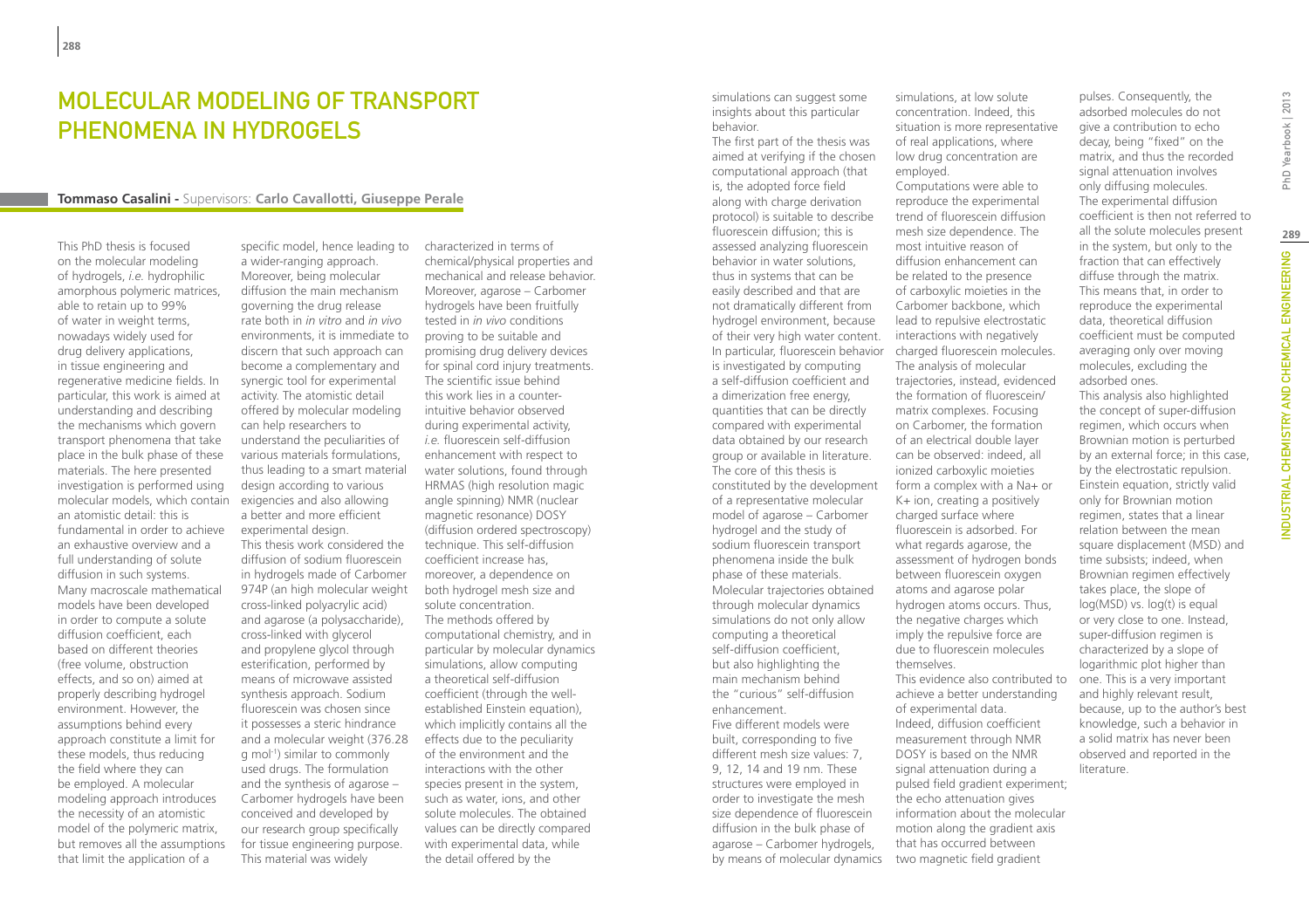# Quantum Chemistry Investigation of Free Radical Polymerization Kinetics: Power and Limits of the Tool

**Danilo Cuccato -** Supervisor: **Davide Moscatelli**

Free radical polymerization (FRP) is a common and versatile way to synthesize macromolecular materials. However, a proper regulation of chain length distribution and morphology of the resulting polymer is often not easily achievable. With regard to the latter aspect, the presence of side-reactions makes FRP a complex network of kinetic steps, which involve a large number of species characterized by different physical-chemical behavior. Moreover, they originate a huge variety of chemical pathways beside the conventional scheme of radical polymerization. The kinetics of such secondary reactions may have a strong impact on the final polymer features, from chain microstructure to the macroscopic properties, depending on their relevance in the selected polymerization conditions. The most important secondary steps are those involving the formation of mid-chain radicals (MCRs), which exhibit quite different reactivity in comparison with conventional chain-end radicals. Backbiting reactions are the primary source of MCRs, which can undergo monomolecular β-scission or propagate, thus producing branches. In the case of copolymer systems, chain composition is an additional source of complexity of the whole kinetic mechanism, while

## **Macromolecular Reaction Engineering 8/2012 Special Series**  \_ **Special Series Polyolefins Sensors, WILEY-VCH Catalyst and Process Control Process Innovations and Modeling**

ISSN 1862-832X · MREAD 6 (8) 297-360 (2012) · Vol. 6 · No. 8 · August 201

**polymerization of vinyl chloride investigated through quantum chemistry (picture from the front cover of Issue 8 of Macromolecular Reaction Engineering, 2012)**

cross-propagation reactions represent another relevant class of secondary steps. A common feature of all secondary reactions is the difficulty in determining the corresponding kinetics, due to the very small concentration and high reactivity of the active species involved as well as the large number of reactions that are computational chemistry based in competition. Nowadays, the development of pulsed-laser polymerization

based techniques of analysis has led to a large investigation of reaction kinetics, mostly focused on acrylates. However, the experimental advances are still not sufficient to provide a detailed characterization of the kinetics of some interesting secondary steps. On the other hand, on quantum mechanics allows the investigation of less-accessible reaction pathways through the

use of cost-effective methods. On the basis of these issues, the PhD research summarized hereinafter has been focused on the quantum chemistry investigation of secondary reaction kinetics in FRP. Specifically, the first aim of the work was an attempt to improve the latest theoretical studies on the topic through an enhancement of the computational procedure. Afterwards, the investigation has been extended to more complex and challenging systems, in order to test the predictive capability of the tool to examine quite inaccessible reactions. Finally, the limits of applicability of the method have been studied, taking into account borderline systems. A consolidated quantum chemistry approach based on the Density Functional Theory (DFT) has been adopted for the purpose, therefore kinetic and energy parameters could be estimated combining reasonable accuracy and computational effort. Rate coefficients have been determined through the conventional Transition State Theory, taking into account the quantum tunneling effect for hydrogen transfer reactions. The quantum chemistry investigation of FRP kinetics has been focused primarily on homopolymer systems. Specifically, rate coefficients of reactions active in the polymerization of vinyl chloride have been determined using an improved DFT method, starting from a well-known reaction scheme and extending the kinetic study to a wide range of secondary reactions. Moreover, an efficacious modeling of the FRP process on the basis of a detailed reaction scheme

including MCRs has been carried out. A particular attention has been focused on backbiting kinetics, where the relevance of the quantum tunneling effect on hydrogen transpositions has been highlighted for well-known FRP systems. Investigations have been moved to acrylates, and secondary reactions active in butyl acrylate polymerization have been studied with respect to a set of interesting side-steps. Specifically, the relevance of consecutive internal hydrogen shifts has been determined, and a novel mechanism for the origination of short branches through backbiting involving short-branch radicals has been proposed. Afterwards, the attention has been turned toward the kinetic study of secondary reactions in acrylate copolymers. In particular, a terpolymer system composed by methyl acrylate, methyl methacrylate, and styrene monomer units has been adopted in order to examine the effect of copolymer composition on the kinetics of backbiting, propagation, and β-scission steps. The physicalchemical behavior of different radical species with respect to the investigated reactions has been determined, providing the estimation of a large number of kinetic parameters. Reactions of atom transfer from poly(butyl acrylate) active chains to various chain transfer agents (CTAs) have been also investigated, with the aim of shedding light on their features when radicals of different nature and size are involved. The results have led to a deeper understanding of the mechanism of MCR patching by the action of CTAs in the context of branching in acrylates. With the aim of exploring the 1. Scheme of relevant secondary reactions active in the free radical **1. Scheme of relevant secondary reactions active in the free radical <b>1.** Scheme of relevant secondary reactions active in the free radical **1.** Scheme

limits of application of this computational approach, the capability of the method in predicting solvent effects as well as the kinetics of copolymer systems characterized by functional monomers has been tested. The quantum chemistry tool improved with the implementation of an implicit solvent model has proven to be useful in determining the qualitative behavior of copolymerization involving functional acrylic monomers in presence of polar solvents. Finally, the geometry optimization of reactants and transition states has been addressed, with the aim of elucidating the impact of sidegroup torsion conformers in the estimation of propagation rate coefficients.

In conclusion, quantum chemistry has proven to be suitable to the kinetic study of secondary reactions, especially when the attention is focused on the most challenging and inaccessible steps. Moreover, this approach represents a valid support to the experimental investigation, as well as a useful tool for the comprehension of complex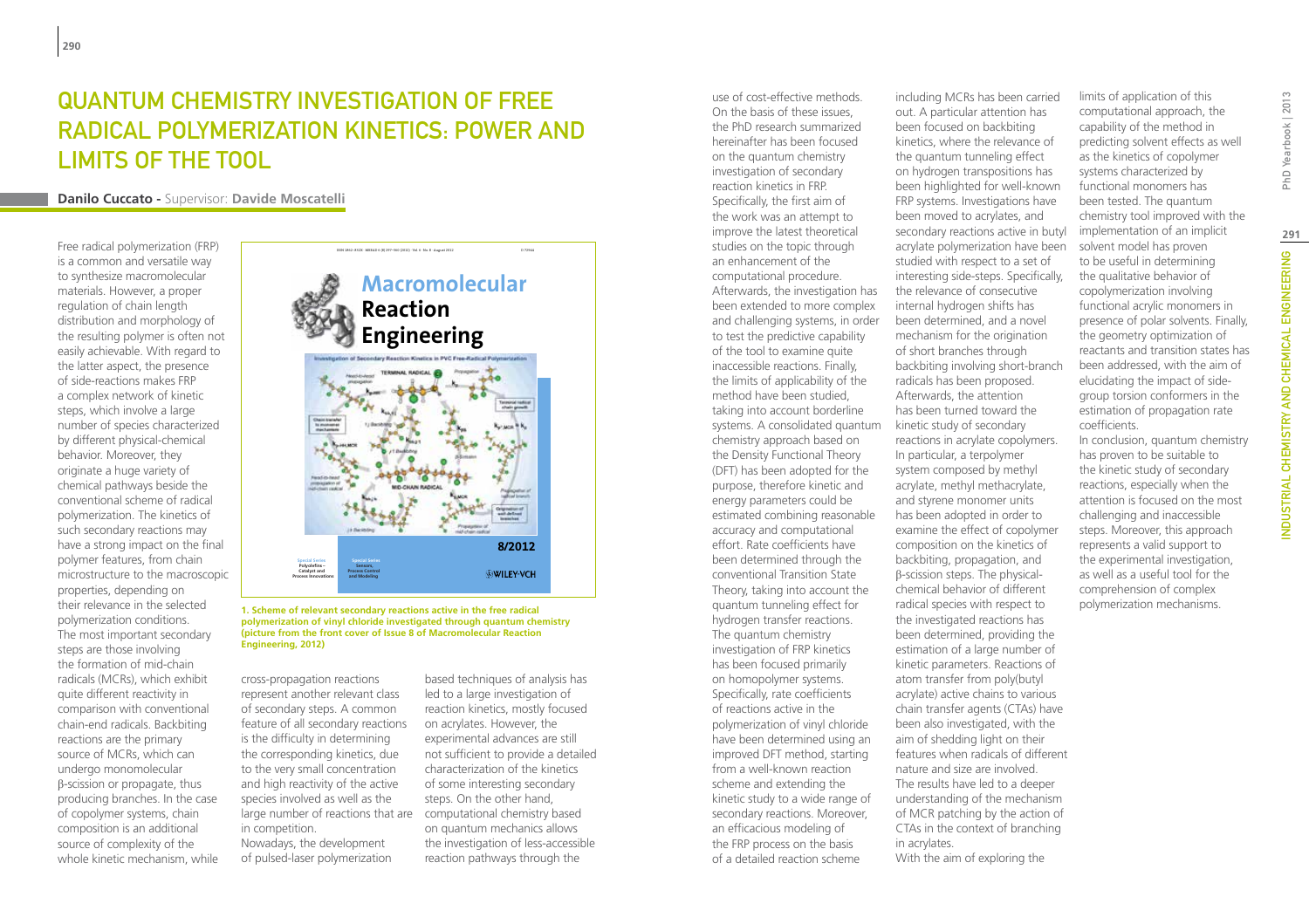# CATALYTIC PARTIAL OXIDATION OF I IGHT hydrocarbons: experimental and modeling study in autothermal lab-scale reformer

#### **Dario Livio -** Supervisor: **Alessandra Beretta**

The production of synthesis gas (or syngas), i.e. mixtures of hydrogen and carbon monoxide at different ratios is a key step in the chemical and refining industry. Along with the traditional large scale utilization, such as the synthesis of methanol and ammonia, syngas has gained increasing attention in the recent years for the distributed and small scale production of  $H_2$ -rich mixtures. Potential applications are in the field of highly efficient and environmentally friendly energy conversion systems, including the improvement of the environmental impact of gas turbines via H<sub>2</sub>-assisted combustion, the fueling of hydrogen-driven vehicles and the on-board generation of  $H_2$ -rich streams as fuel for Auxiliary Power Units (APU) based on Solid Oxide Fuel Cells (SOFC) as well as reducing agents for aftertreatment systems. Additionally, small to medium size plants for syngas production would allow for the extensive exploitation of remote reserves of natural gas via the on-site synthesis of transportable and valuable liquid chemicals. All these applications require compact devices with high throughput. Thus, process intensification is a necessary operation that cannot be achieved by simple scale-down of traditional multitubular steam

reformers, typically designed for large scale applications. In order to accomplish this goal, the Catalytic Partial Oxidation (CPO) of hydrocarbon fuels at short contact time represents a valid solution. The process consists of the reaction between a hydrocarbon, such as methane, CPO reactors. Along with this, and oxygen into hydrogen and carbon monoxide. The presence of a noble metal-based catalyst allows for very high selectivity to syngas (> 90%) at contact times of 10-2 or 10-3 s with small reactor volumes. Given the exothermicity of the process, steady state autothermal operation is feasible once the reaction ignited. Simplicity and compactness of the reactor reduce its heat capacity and improve the dynamic response to load changes. Therefore, all these features make the catalytic partial oxidation an ideal candidate for the decentralized and small-scale production of  $H<sub>2</sub>$  and syngas. Under relevant operating conditions, the CPO process takes place as a complex coupling of heat and mass transfer with surface kinetics and possibly gas-phase kinetics. These features call for both advanced experimental tools and measure with high resolution detailed modeling for the correct the surface temperature profile, interpretation of the reactor performance.

The present Ph.D. work was focused on an experimental and theoretical analysis of the

steady state performance of autothermal reformers for the catalytic partial oxidation of light hydrocarbons with Rhcoated honeycomb monoliths. A specific goal was to identify key parameters that influence the thermal behavior of autothermal another target was to elaborate and demonstrate strategies for the optimal design of the reactor. The experimental investigation was carried out over a wide range of operating conditions in terms of nature of the fuel (CH<sub>4</sub>, C<sub>3</sub>H<sub>8</sub> and ethanol), total flow rate  $(5 - 21$  Nl min<sup>-1</sup>), inlet temperature (25 – 350°C) and composition of the feed stream (fuel/air mixtures with a carbonto-oxygen ratio of  $0.65 - 0.9$ ). Both advanced experimental tools and detailed reactor modeling were applied to gain a deep understanding of the process. A capillary sampling technique was employed to look directly inside the reactor by the measurement of axial profiles of temperature and gas composition while keeping the reactor under adiabatic conditions. Notably, a pyrometer with fiber optics was used to which is a crucial aspect of the reactor since very high hot spot temperatures and gradients as high as 200°C/mm were commonly experienced. Special

care was given to the effect of the geometry of the optical fiber tip with respect to the measurement of temperature profiles in honeycomb channels. The experimental results were quantitatively analyzed by means of a monodimensional mathematical model of the adiabatic reactor. The model consists of mass, enthalpy and momentum balances for the gas and the solid phase and incorporates state-of-the-art heat the surface temperature peak and mass transfer correlations as well as heterogeneous and homogeneous detailed kinetic schemes for  $\mathsf{CH}_4$  CPO. Furthermore, a molecular heterogeneous scheme for the catalytic partial oxidation of propane over  $Rh/α$ - $Al_2O_3$ was developed based on an independent kinetic study performed in an isothermal annular reactor. Such a reactor configuration makes possible to operate under controlled working conditions and far from the thermodynamic equilibrium. The prevailing kinetic dependences were determined by fitting of the experimental data and a previously developed scheme of  $CH_4$  CPO was extended by adding lumped expressions for  $C_3H_8$  total oxidation,  $C_3H_8$  steam reforming and CO methanation. Rate equations and kinetic parameters are in line with other  $\int$  of  $C_3H_8$  follows a synergistic studies reported in the literature. hetero-homogeneous Also, a preliminary microkinetic analysis of  $C_3H_8$  CPO was carried out to identify the rate determining step of the process. The molecular kinetic scheme represents a valid tool for design purposes and was successfully applied and validated on the basis of experiments performed with the autothermal reformer.

The adiabatic tests of CH<sub>4</sub> CPO showed that the thermal behavior of the reformer is a major challenge for the commercialization of the process. Even under relatively mild conditions (i.e. use of air instead of  $O<sub>2</sub>$ , atmospheric pressure and in absence of any external heat input), hot spot temperatures well above 900°C establish in the inlet zone of the reactor. Minimization of is a vital target to prevent rapid deactivation of the catalyst and achieve durable operation of the reactor. The catalyst overheating becomes even more critical when hydrocarbons higher than  $CH<sub>4</sub>$  are employed because of a strong impact of mass transfer limitations on the fuel consumption. As a consequence, the optimization strategies of the thermal behavior are dependent on the fuel. In  $CH<sub>4</sub>$  CPO, it was experimentally demonstrated that channel opening and catalyst load are effective design parameters, whereas they do not work in  $C_3H_8$  CPO. However, on the basis of numerical simulations, other solutions, such as a decrease of the reactor aspect ratio or the adoption of moderately dissipative reactor layout, were proposed. Along with the thermal issue, it was shown that the CPO mechanism. Because of the vey high temperature reached in the inlet zone of the reactor, the heterogeneous oxidative chemistry activates gas-phase pyrolitic reactions with formation of intermediate hydrocarbon species, which are rapidly consumed by surface reactions in the second part of the catalyst.

The occurrence of such a complex reaction network could be exclusively pointed out by the application of spatially resolved measurements of temperature and composition. The final part of the research project was carried out during a stay at the Karlsruhe Institute of Technology, Germany. Here, the research on the CPO of light hydrocarbons was extended to the investigation of ethanol as model species for bio-fuels. It was shown that the product distribution is very sensitive to the composition of the reacting mixture (carbon-to-oxygen ratio); this has to be finely tuned in order to maximize the  $H<sub>2</sub>$ yield and minimize undesired gas-phase products. Finally, it was found that radial heat dissipations play an important role in determining the syngas selectivity and by-products formation and need to be accounted for in the design of autothermal CPO reformers.

Yearbook | 2013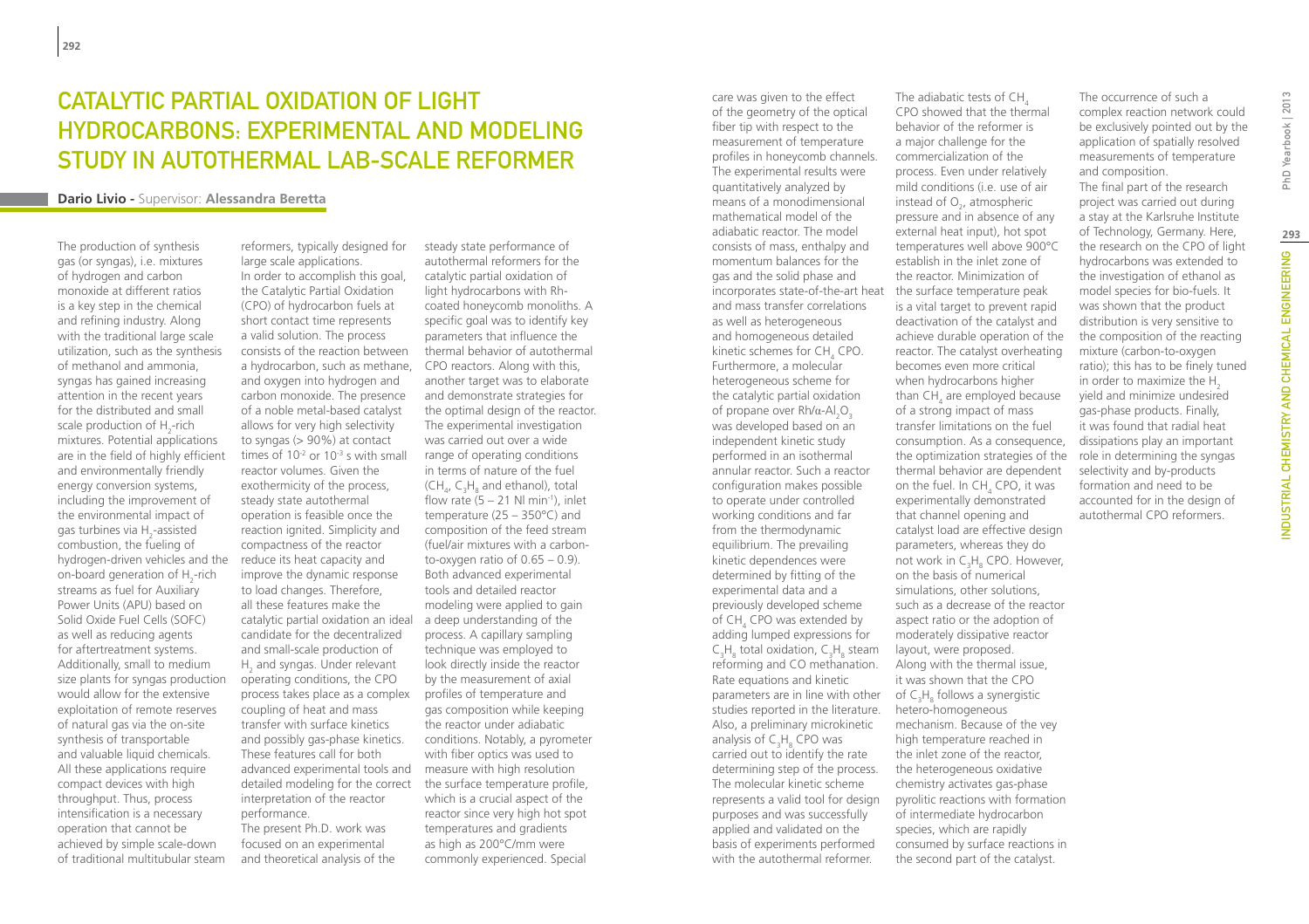## Kinetic Model of Coal Combustion

#### **Tiziano Maffei -** Supervisor: **Tiziano Faravelli**

The continuous growth of the worldwide energetic requirements is one of the main topics of interest. Fossil fuels, as petroleum, coal and natural gas, are expected to continue supplying much of the energy used worldwide. Among these, coal is the energy source that shows the most important growth. There are many reasons for which the coal is becoming a very desirable energy source, as its wide global distribution, the lower price than oil and the availability of the worldwide reserve.

Coal is employed especially in power generation and more than 35% of the worldwide power generation is obtained throughout the coal combustion. Unfortunately, coal is a source of environmental concern not only because of its strong greenhouse impact but also because of the emission of nitrogen and sulfur oxides and the formation of aerosol particles. For these reasons "clean coal" technologies are of intense technological interest nowadays. The most interesting technology is the oxy-coal combustion, where the air is substituted with an  $O_2$ /CO<sub>2</sub> mixture. On the one hand, it is possible to reduce the pollutant emission such as NO<sub>x</sub> and soot or to separate easily the CO<sub>2</sub> from the flue gas but on the other hand, numerous gas properties such as density,

heat capacity, diffusivity and gas emissivity change with important to devolatilization process and consequences on the coal reactivity.

Coal combustion is a multiphase and multi-scale complex process which involves several species (gas, tar and char), different kinetics mechanisms (devolatilization, heterogeneous reactions, secondary gas phase reactions) as well as transport phenomena at both the particle and the reactor scale, as shown in Figure 1.

Several features of the coal combustion process have been analyzed in this work, with particular attention to the kinetic mechanism of pyrolysis and oxidations. A predictive multi-step kinetic model of coal combustion has been developed and it is constituted from two modular sub-models, one of pyrolysis and one of heterogeneous reactions. The pyrolysis model takes into account many chemical kinetic steps as the release of hydrocarbon compounds and the formation of SO<sub>x</sub> and NO<sub>x</sub> precursors during the coal devolatilization. These pyrolysis kinetic models characterize the coal matrix on the basis only of the coal elemental composition through specific reference compounds. Any coal is simply considered as a linear combination of the few reference coals and the same

linear combination is applied released products. A multistep devolatilization mechanism is assumed for each reference coals, with different product distributions and different kinetic parameters. The model has been compared with several set of experimental data obtained in different operating conditions (heating rate, temperature, time, coal rank). The overall agreement with experimental data is satisfactory, showing the capability of the model to catch the effect of the coal rank and the operating conditions. Char oxidation and gasification reactions are the rate determining steps of the coal combustion, an improved knowledge of the mechanisms involved in such processes can lead to an increase in the efficiency of the combustion plants. Generally the char fraction varies between 30 and 70% by weight (depending on the nature of the coal and operating conditions), with a heating value in the range 6-8 Mcal/kg. The kinetic model of coal pyrolysis has been employed in the analysis of the char elemental composition showing a good estimation of the experimental data, moistly under high heating rate conditions. A careful analysis of the elemental composition of the char residue has allowed

the development of a kinetic mechanism of char heterogeneous reactions. The char heterogeneous mechanism is based on three different charry components with different composition and reactivity. This model considers not only the oxidation and gasification reaction but also the annealing reactions. The model reproduces well the main features of the char oxidation and gasification reactions, both in terms of reactivity and in terms of selectivity to CO/CO<sub>2</sub>. The complete mechanism of pyrolysis and oxidations has been applied in the study of single coal particle combustion in different environments  $(O_2/N_2 \text{ and } O_2/CO_2)$ . In high temperature conditions the heat and mass resistance can become the rate determining step of the solid combustion. An opportune mathematical model has been developed to analyze the effect of the transport phenomena within the particle. Experimental measurements of coal particle life times and surface temperatures of a high-volatile bituminous coal and a lignite coal were performed in a drop tube furnace, under quiescent gas conditions. The model predictions show an overall good section of the furnace the agreement with experiment data both in terms of particle life time and surface temperature. Moreover, the comparison with

the experimental data shows the capability of the model to predict the effect of the background gas. The effect of the coal rank is also quite well predicted.

The CFD instruments offers the possibility to approach complex combustion system and to improve the efficiencies and to control the pollutant emissions. The direct coupling of detailed chemistry and CFD simulations is still prohibitive, moistly in the multi-phase reactive system. For this reason, two simplified kinetic models, one for the coal pyrolysis and one for the secondary gas phase reactions of volatile matter have been developed. These models, despite their simplicity, retain the predictive capabilities of the original detailed models as shown from the comparison both with experimental data and with the respective detailed model. Finally, these models have

been employed in a CFD study of an oxy-coal pulverized furnace through the use of commercial fluid-dynamics codes. The models are able to catch the main behavior of the experimental data, even if in corresponding the first model underestimates the initial reactivity. It is important to underline that these experimental data show a partial

**Car District Report** (Prealection of Oxidation) TAP. Inorganic Heces process Emissions (Oxidus in and Garification)<br>Comburation Poder: *Vulti-Compone* **1.**

unsubstantiality, as in the case of the experimental data of CO<sub>2</sub> and of temperature or as in the case of experimental data of velocity.

As highlighted in this activity, an important feature of the coal combustion is the correct coupling between solid and gas phase. Several simplifications have been introduced in this work and therefore, in a few cases, the agreement with the experimental data was not fully satisfactory. The development of a model based on an accurate description of the transport phenomena in both phases could overcome these approximations and consequently give better performances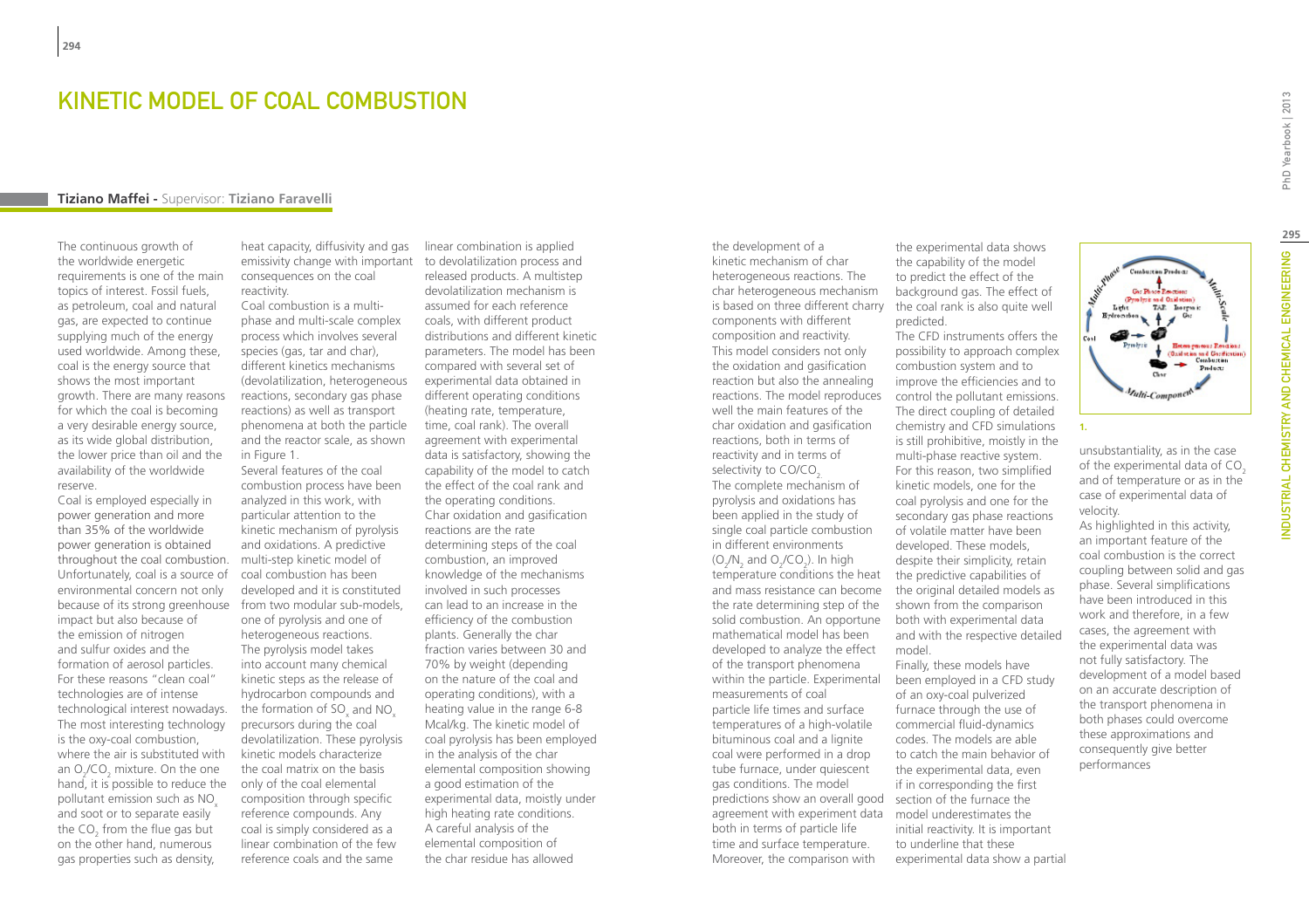# SHORT-CUT METHODOLOGIES FOR ASSESSING earthquake and flood related NaTech risk

### **Enrico Marzo -** Supervisor: **Valentina Busini**

NaTech (Natural and Technological) refers to industrial accidents triggered by natural events such as earthquakes. flooding, lightning and so on. During my PhD, short-cut methodologies for the qualitative assessment of earthquakerelated and flood-related NaTech risk have been developed as a screening tool in order to identify which situations require much more expensive Quantitative Risk Analysis (QRA). Methodologies, through suitable Key Performance Indicators (for hazard, KHI and for vulnerabilities, KVI), identifies the NaTech risk level (KRI) associated with a given situation (i.e., a process plant located in a given territory), using the Analytical Hierarchy Process as a multi-criteria decision tool for the evaluation of such KPIs. The developed methodologies has been validated by comparing their computational results with QRA results that involved NaTech events previously presented in literature.

#### **Methodologies for assessing earthquake and flood-related NaTech Hazard: calculation of the Key Hazard Indicator (KHI)**

Hierarchies obtained thanks to the AHP are structured with the goal at the top (the KHI), with different branches (structured at different levels) that represent

a breakdown into sub-goals. Considering that the AHP is used to compare incommensurable elements, the rule used to define level), a point into the KHIs which elements could stay on the same level of the hierarchy is values,  $KH_{F}$ , KHI<sub>r</sub>, and KHI<sub>E</sub>, that they should respond to the same question. At the bottom of the hierarchy there are the alternatives that characterize the given plant with respect to the NaTech hazard.

When considering earthquake or flood-related NaTech accidents, the consequences are broadly related to three main phenomena: fires, explosions, and toxic dispersions. As a consequence, three different hierarchies have been developed for both types of NaTech accidents leading to three distinct KHIs: KHI<sub>F</sub>, KHI<sub>T</sub>, and KHI<sub>E</sub>, for fires, toxic dispersion, and explosion, respectively. Through simple mathematical manipulations, from the normalized values assigned to the alternatives, it is possible to compute the three KHIs values on a 0-1 scale. In order to determine the hazard level of a given plant characterized by three values of KHI<sub>F</sub>, KHI<sub>T</sub>, and KHI<sub>E</sub>, these values must be condensed into a global KHI  $(KHI<sub>G-FO</sub> or KH<sub>G-FI</sub>$ , respectively for earthquake and flood-related NaTech events), which should represent the overall hazard level in the KHIs space. Because the origin of the 3D KHIs space

represents the optimal condition (i.e., the lower the KHI value,

the lower the related hazard space, identified by the three represents a hazard level related to its distance from the origin. Therefore,

 $KH_{G-EOF}$  can be evaluated through a norm providing the distance from the origin, which in a 3D space can be simply obtained as the square root of the sum of the three squared KHIs.

This range can be grouped into a low (<10-2), medium (10-2 -  $10^{-1}$ ), or high (> $10^{-1}$ ) sensitivity bracket in regards to the NaTech events of the analyzed process.

#### **Methodology for assessing the vulnerability of a territory around an industrial plant: calculation of the Key Vulnerability Indicator (KVI)**

A simple methodology able to assess the vulnerability of a territory considering the characteristics of the population (density and distribution) and the presence of vulnerable centers (hospitals, schools, fire stations and so on) has been developed in order to integrate the methodologies previously developed for earthquakes and flood-related NaTech accidents leading to a measurement of the risk and not only of the hazard (Risk = Hazard x Vulnerability).

The effects of an industrial accident involve the territory surrounding the plant with decreasing dangerousness with the distance, except for the possible occurrence of a domino effect.

In Quantitative Risk Analysis, the area surrounding the plant is divided, depending on the severity, in generally circular areas of risk centered in the event's point of origin. The solution adopted for the developed screening method is the result of further conservative simplification: it was chosen to consider as critical for events such as fire/explosion an area of radius of 1 km from the border of the plant while, for events such dispersion of toxic substances, an area of radius of 7 km. This is a conservative choice by virtue of the fact that areas involved in the dispersion of toxic substances may be, due to the intrinsic nature of the phenomenon, much greater just because toxic substances are dangerous for human health and safety till a much lower level of concentration (order of ppm) in air while the limit of flammability or explosiveness are and incommensurable effects higher (order of 10<sup>4</sup> ppm). Due to the expeditious nature of the methodology, the choice of using the medium density of population at municipal level is a reasonable choice if no other and more detailed data about the population around the plant are available. The elements to be considered as vulnerable are identified by the Italian Ministerial Decree of 9 May 2001 according to the following parameters: difficulty of evacuation of weak and needy subjects (sick, children, elderly); difficulty to evacuate

subjects in buildings higher than 5 floors or large aggregations of people in public places; higher vulnerability of outdoor activities with respect to the indoor ones and lower vulnerability of the activities characterized by a short time of permanence of people, which result in less exposure to risk, compared to activities that require longer time of permanence. The used short-cut procedure is easy to apply, require a small amount of resources and information and summarize,

through a suitable Key Vulnerability Index (KVI), the level of vulnerability associated to a given territory around a process plant, existing or not (e.g., a plant in the design phase).

Estimating the value of such KVI requires a simultaneous comparisons among different parameters, ranging from the characteristics of population (density and distribution) to presence of vulnerable centers (hospitals, schools, fire stations and so on). Thus, a multi-criteria decision method was necessary to account for the different of various parameters and the Analytical Hierarchy Process, AHP, has been chosen. Hierarchies obtained thanks to the AHP are structured with the goal on top (the KVI), with different branches. At the bottom of the hierarchy there are the alternatives, which characterize the given territory around the considered plant. Through simple mathematical manipulations, from the normalized values assigned to the alternatives, it is possible to compute the KVI value on a 0-1 scale. This range can be grouped

into a low  $\left($  < 10<sup>-2</sup>), medium  $(10^{-2})$  $-10^{-1}$ ) or high ( $>10^{-1}$ ) sensitivity bracket in regards to the Na-Tech events of the analyzed territory.

#### **Aggregation of the indexes: calculation of the Key Risk Indicator (KRI)**

Reminding that a measure of the Risk is the result of the product between Hazard and Vulnerability, we can obtain the first piece of information, i.e. the danger of the expected accidental event that could insists on the considered area, by the KHI while the second piece of information, i.e. the presence of the population and of vulnerable centers, by the KVI. Crossing in a table the values of KHI (rows) with values of KVI (columns) we can obtain the relative Index of Risk (KRI). Highly rated plants require further NaTech risk analysis, while lowly rated plants do not; however, the NaTech risk related to medium rated plants is neither negligible nor unacceptable. This is a sort of ALARP region, where the decision on how much further the NaTech risk assessment must be conducted, is determined by the analyst on a case-by-case basis.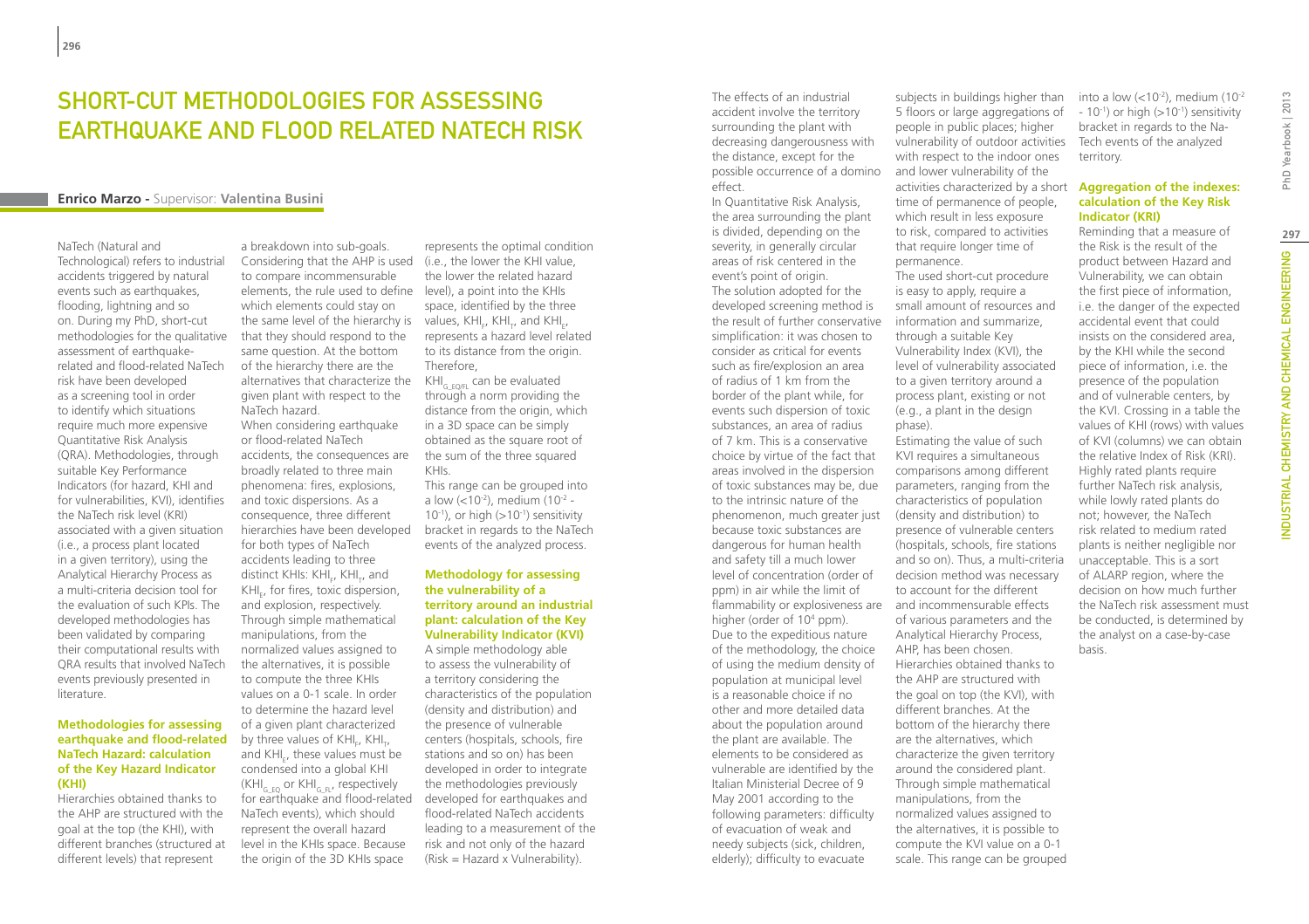# FISCHER-TROPSCH SYNTHESIS OVER AL<sub>2</sub>O<sub>3</sub>supported cobalt catalysts

### **Marina Mascellaro -** Supervisor: **Enrico Tronconi**

The low temperature Fischer-Tropsch synthesis (LTFT, or simply FTS) is a CO hydrogenation process applied to produce synthetic long chain hydrocarbons and oxygenates that can be marketed as high added value fuels (gasoil, kerosene) or chemicals (base oils, normal paraffins, naphta). The process, that can be used to exploit and to monetize either natural gas (GTL, gas to liquid), coal (CTL, coal to liquid) or biomasses (BTL, biomass to liquid), is presently applied at the industrial scale by Sasol at Sasolburg (GTL), Secunda (CTL) and Ras Laffan (GTL) and by Shell at Bintulu and Ras Laffan (GTL). Promoted cobalt and ironbased catalysts are adopted in these plants. Cobalt is selected to liquefy the  $H_2$ -rich syngas obtained from natural gas, while iron is the choice in the case of H2 -deficient syngas obtained from coal gasification. Under typical process conditions, the reacting mixture is biphasic, with reactants and light products in the vapor phase and heavy products (the waxes) in the liquid phase. Accordingly, when packed-bed reactors are used (e.g. Shell), the reactor behaves as a trickle-bed, whereas the hydrodynamics are those of a bubble column when tank (slurry) reactors are adopted (e.g. Sasol). In the present PhD work

different aspects of FTS (VLE, kinetics and diffusive limitations) have been studied. A short resume is presented here. In order to correctly design any industrial reactor for the LTFT and to identify the best operating conditions, it is extremely important to be able to correctly compute the yield of liquid products within the reactor. During my PhD thesis a comprehensive model has been developed, which is able to compute the amount and the composition of liquid products formed in the low-temperature FTS over a representative cobalt-78% of the total amount of based catalyst, working in a packed-bed reactor operated at process conditions representative importance when designing an of industrial operation. To achieve this goal, a complete set of steady-state FTS runs has been carried out in a lab-scale packed-bed reactor loaded with a 20 wt.% Co/Al<sub>2</sub>O<sub>3</sub> catalyst, investigating the effects of the main process conditions (T, H<sub>2</sub>/CO inlet ratio, content of inert gas in the feed, syngas space velocity) on the reactants conversion and on the  $C_1$ - $C_{50}$ product selectivity. Then, a conventional CO conversion kinetic model and a conventional product distribution model have been separately developed and have been jointly adopted to estimate the product yields in the reactor as a function of the process conditions. The latter

have been finally used as input for a non-ideal isothermal and isobaric vapor-liquid equilibrium calculation. It has been found that at the typical process conditions more than 95 mol.% of the  $C_1$ - $C_{30}$  hydrocarbons are in the vapor phase, while the  $C_{30}$ , fraction, that in general represents no more than 1 mol.% of the products, is almost entirely liquid. At representative process conditions, the most abundant product in the liquid phase formed in the reactor is the heptacosane, whose liquid fraction represents more than  $C_{26}$  formed in the reactor. This information assumes a keyindustrial reactor for the LTFT and when defining the best operating conditions. In fact, the presence of a liquid phase within the reactor may strongly affect the performances of the LTFT, in particular in terms of mass and heat transport phenomena. The second part of this PhD work concerns the development of a kinetic model able to describe the distribution of FTS products, not only in terms of hydrocarbon products, but also of oxygenates, including carbon dioxide. Given that the Co-based FTS does not produce many oxygenated species, it has been decided to group the alcohols with more than five carbon atoms into a single pseudo

component. In order to achieve this results, an old kinetic model previously developed has been modified to predict oxygenated species, too. For the range of industrially relevant conditions, the developed model accurately predicts the observed reactants conversions, as well as the hydrocarbon products distribution up to a carbon atom number of 50, distinguishing between n-paraffins and a-olefins. In particular the model is able to describe the linear hydrocarbon product distribution typical of the polymerization reactions like the FTS. Furthermore, the same model is now able to properly describe the distribution of oxygenated products and the

 $CO<sub>2</sub>$  selectivity. The analysis of the effects of intraparticle mass transfer plays a fundamental role in identifying the most appropriate size of the catalytic particles to be used in a fixed bed reactor for the low temperature FTS. In the presence visibly amplified. This suggests of mass transfer limitations, alterations of the net rate of reactants conversion can occur, accompanied by a change in the product distribution, from hydrocarbons of high molecular weight to lighter ones, which is generally undesirable. The present work addresses indeed the effect of internal diffusive limitations on the reactivity of  $Co/Al_2O_3$  catalysts for the FTS, operating at around of the conditions of industrial interest. To study such effects tests have been conducted on two catalytic systems having the same composition but different particle size, and operating at different temperatures. In particular, catalyst particles having a diameter of about

100 and 800 mm have been tested. The first was obtained by mechanical grinding and sieving of the second one, so as to ensure exactly the same chemical composition and the same morphology. Both catalyst systems were tested at different temperatures, in order to estimate the activation energy of the FTS reaction as a function of the catalyst particle size. The effects observed over the 100 mm investigated particles show, upon increasing the reaction temperature: the increase of the CO conversion, the decreasing trend of the selectivity to heavy products, and the corresponding growth of the light species, the reduction of the olefin content in the products and the growth of the  $CO<sub>2</sub>$  selectivity, which remains however a minor reaction product. Similar trends have been observed in the case of the 800 mm catalyst but in this case the temperature effect on the process selectivity are a different apparent activation energy of the process according to the adopted particle size of the catalyst. This is confirmed by the corresponding Arrhenius plots used to estimate the activation energy of the FTS. The first of the two values (108 kJ/mol) is in line with literature values for the FTS, which confirms that the powder system (100 mm) works in of the chemical regime. The second one (71 kJ/mol), instead, is fully compatible with a diffusive limitation regime, where the observed activation energy is equal to the average value between the intrinsic activation energy of the chemical reaction and that of the physical process. In order to prevent the onset

of mass transfer limitations, it is also possible to choose a catalytic system of eggshell type, constituted by particles (usually using  $Al_2O_3$ or SiO<sub>2</sub> supports) in which the catalytically active phase is arranged on a thin layer which constitutes the outer part of the granule. Adoption of these catalyst systems enables a compromise between pressure drop and diffusive limitations. The particles have a diameter sufficiently high to contain the pressure drop but also thin catalytic layers, of a characteristic size that minimizes the diffusive limitations phenomena. The use of eggshell catalysts, however, could lead to an insufficient density of catalytically active phase within the reactor. The method developed in this PhD work represents a combination of two literature methods and allows to prepare eggshell catalysts of 0.8 or 0.6 mm diameter of the support and 50 mm of active phase thickness. This homemade catalyst is active in FTS.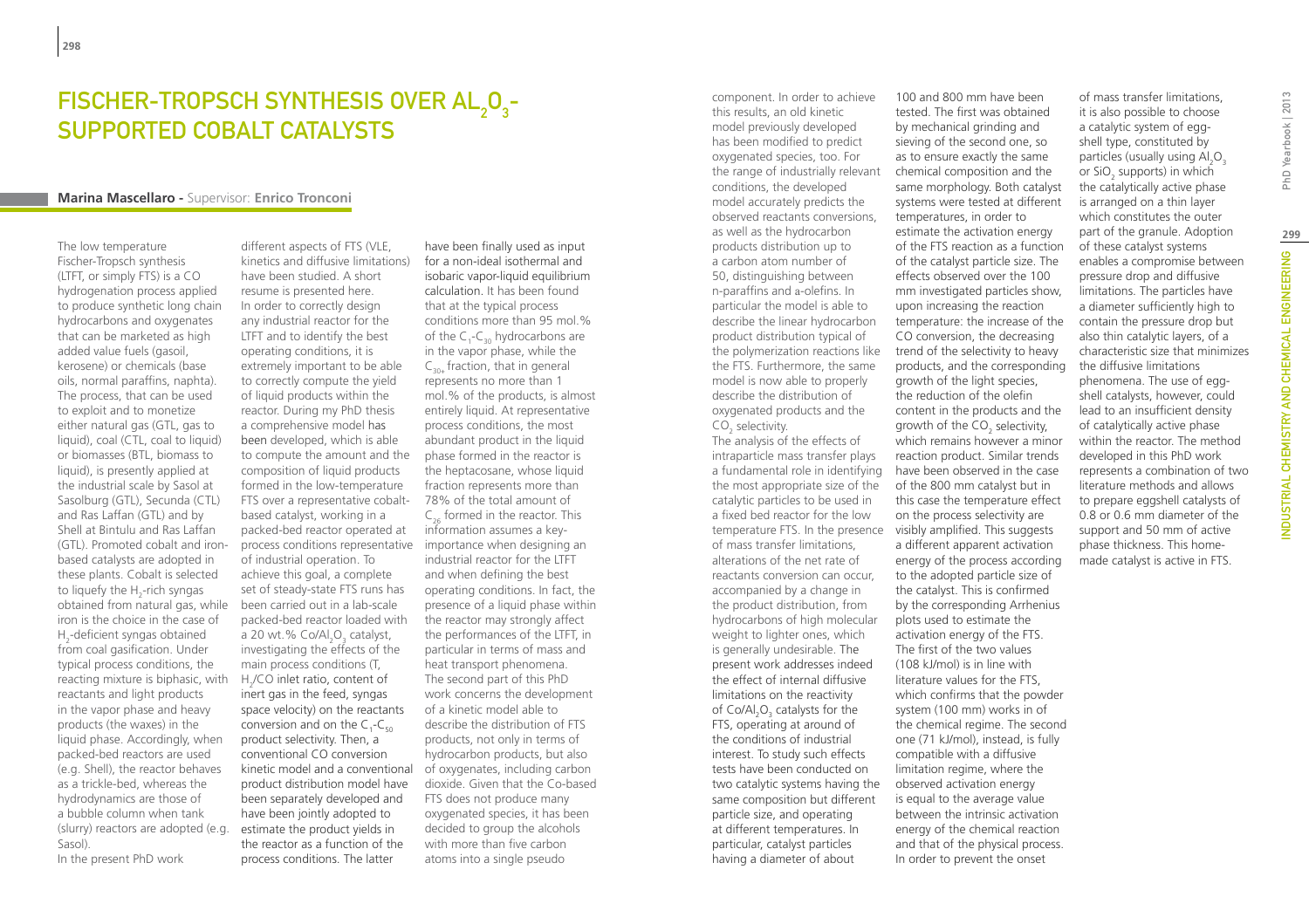# New frontiers in halogen bonding: from polyhalides to supramolecular gels

### **Lorenzo Meazza -** Supervisor: **Giancarlo Terraneo**

#### **Introduction**

Supramolecular chemistry is a field of chemistry which focuses on the development of complex chemical architectures and devices starting from components interacting by noncovalent intermolecular forces. These forces drive the molecular recognition processes allowing the formation of highly complex systems. Many useful applications in as

many different areas have been achieved using supramolecular systems obtained by taking advantage of non-covalent interactions like hydrogen bonding, electrostatic forces, van der Waals and p-p interactions.

In the last years another noncovalent interaction has been studied and applied in these systems becoming more and more relevant: the halogen bonding (XB).

Halogen bonding is a noncovalent interaction involving halogen atoms as acceptors of electron density (as an example, basic nitrogen ligands are typical halogen bond acceptors).

Applications of halogen bonding can be found in many different areas: anion sensing, scavenging systems, polymers, soft and electronic materials, catalytic, recycling and resolution processes, nanoparticle organizations.

The first objective of the following studies is to investigate the rule of halogen bonding and size matching in bis(trimethylammonium)alkane dihalide salts which, despite being nonporous in nature, function as very effective dynamically porous materials, in we have synthesized two new order to obtain new polyhalide species.

In the meanwhile, the increasing interest in supramolecular gels induced us in trying to apply halogen bonding in this field to try to obtain the first halogen bonding supramolecular gel ever reported.

### **New polyhalide species**

Hexamethonium tribromide, diiodochloride, and dibromochloride were synthesized by exposing crystals of dihydrate hexamethonium bromide and chloride to vapors of  $Br_2$  and  $I_2$  (figure 1). The trihalides were isolated in pure form if the stoichiometry in the gas-solid reactions was conveniently chosen. The gas-solid reactions occur homogeneously and are reversible if suitable temperature and pressure are used.

The mixed trihalides  $I_2$ Cl $\bar{I}$  and  $Br<sub>2</sub>Cl<sup>+</sup>$  are hard to obtain as crystalline solids and their quality and purity was good enough to allow for structural

and Raman characterization. The method we applied is general and can be extended to the predictable preparation of other uncommon trihalides species.

Moreover, using thermal treatment in the solid-state organic salts containing mixed  $I_2Br_2^2$  and  $I_2Cl_2^2$  dianions.  $72$  and  $72$  and  $22$  and  $22$  and  $22$  and  $22$  and  $22$  and  $22$  and  $22$  and  $22$  and  $22$  and  $22$  and  $22$  and  $22$  and  $22$  and  $22$  and  $22$  and  $22$  and  $22$  and  $22$  and  $22$  and  $22$  and  $22$  and  $22$  and  $22$  uniform materials by controlled deiodination reactions upon heating nonporous trihalides. The process is reversible, suggesting that the materials discussed can be used in gas adsorption processes. The good crystallinity and purity of the products allowed its structural characterization by ab initio XRPD analysis, proving the potential of XRPD as a powerful tool to study uncommon solidstate reactions resulting in microcrystalline solids. These results confirm that the bis(trimethylammonium)alkane dihalide salts, despite being nonporous in nature, function as very effective dynamically porous materials trapping dihalogen molecules from the gas phase and stabilizing polyhalides and mixed polyhalides. The reported solids can find applications in interesting industrial processes. Such

polyhalides are important species in dyes regeneration in

dye sensitized solar cells (DSSCs) components in the same wherein the redox couple  $I/I_3^-$  is used as electrolyte.

### **Halogen bonding supramolecular gels**

Tunable gel phase materials are an emerging topic of interest in potential applications in many various fields. Within this context low molecular weight supramolecular gelators (LMWG), with their reversible and dynamic intermolecular interactions, are achieving increasing prominence. Works on switchable gels include systems involving photo- and pH and redox based switching, ultrasound induced gelation and switchable catalysis.

As a starting point for this work we focused our attention on the usage of metallogels in which the metal coordination results in metal binding to the pyridyl group of pyridyl-urea compounds, which suppresses the alternative, gel-inhibiting, urea-pyridyl hydrogen bonding interaction, freeing the urea groups to form fibrils (urea tape hydrogen bonding motif) and hence gels (figure 2a). Therefore we can demonstrate that halogen bonding is sufficiently strong to competitively interfere with inhibitory urea-pyridyl hydrogen bonding in order to favor fiber formation and hence gelation in a similar way to metal coordination giving the first example of application of halogen bonding in order to control and "switch on" gelation (figure 2b).

Once demonstrated that halogen interaction that may be bonding induced gelation is a general phenomenon we designed a halogen bonding donor gelator combining bis(urea) and perfluoroaryliodide

molecule (figure 2c) and we "turned on" gelation simply by adding 4,4'-bipyridine, a strong halogen bonding acceptor (figure 2c,d).

In conclusion we demonstrated that Halogen bonding is a versatile, general gel-forming

to the toolbox of controllable supramolecular gel formation substantially expands the possibilities for manipulating these smart soft materials and eliminates complications arising from metal coordination to solvent, anions and other components of the gel.



**1. Crystal structures of trihalide and mixed trihalide salts viewed along the**  c-axis. The new obtained trihalides Br<sub>3</sub><sup>-</sup> I<sub>2</sub>Cl¯ and Br<sub>2</sub>Cl¯ are isostructural with the already reported I<sub>3</sub>. The alternation of cationic and anionic columns is shown. **Hydrogen atoms are omitted for clarity**



**2. a Metal coordination frees the urea moieties to produce parallel gel-forming**  α**-tape motifs. b X-ray crystal structure of the halogen bonded gel showing the gel-forming urea-tape interaction and the halogen bonding cross-links involving the pyridyl groups (using 1,4-diiodotetrafluorobenzene as halogen bonding-donor molecule). c Chemical structure of the new halogen bonding donor gelator (XB-Gelator) and the acceptor 4,4'-bipyridine. d A 1% solution of the XB-Gelator (left) and the same solution with the addition of 4,4'-bipyridine which drives the gel formation (right)**

incorporated into either the gelator structure or introduced through a gel-forming partner compound. The addition of halogen bonding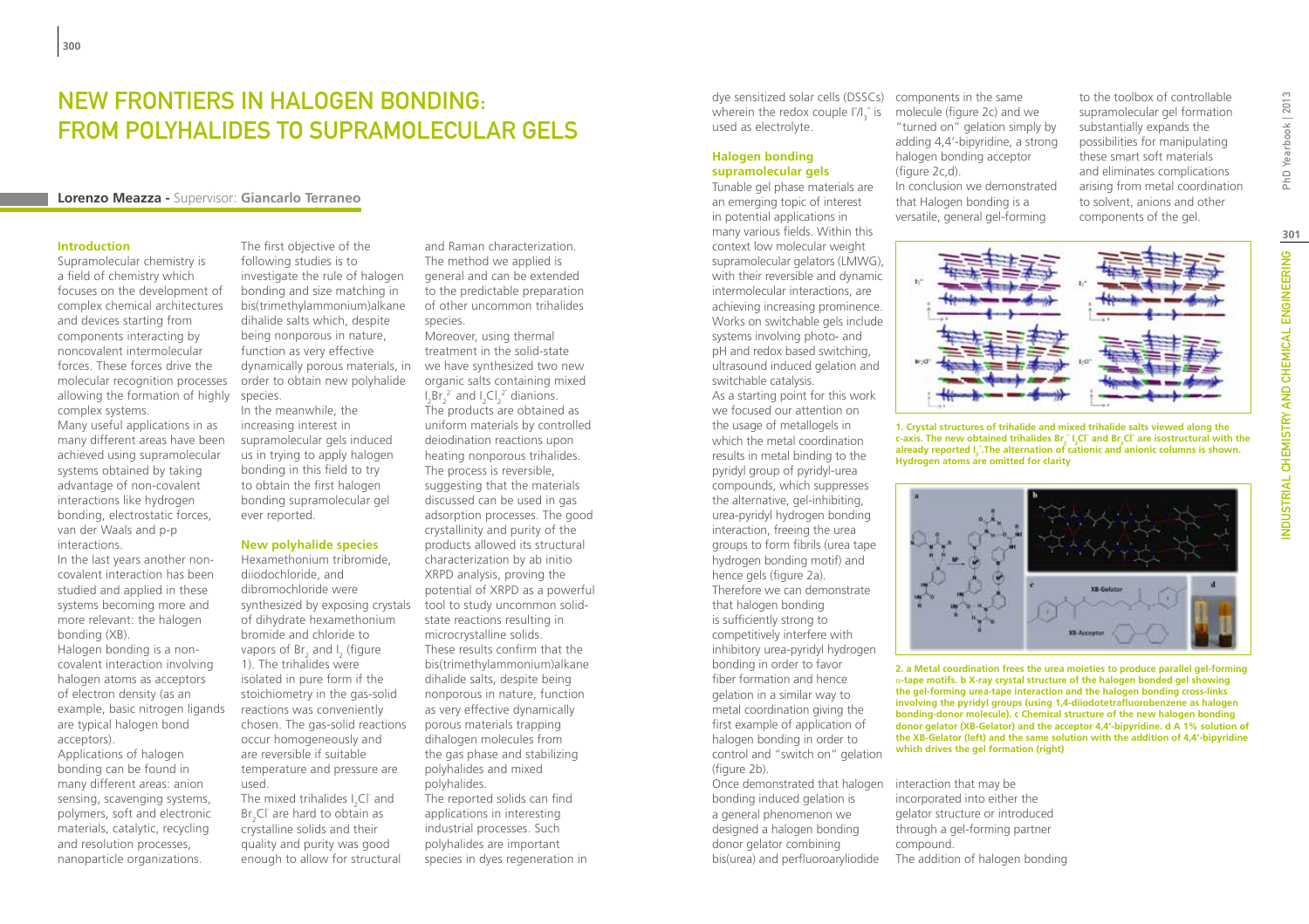## SIMULATION OF THE GAS PURIFICATION PROCESS WITH AQUEOUS SOLUTIONS OF AMINES

#### **Stefania Moiolo -** Supervisor: **Laura Annamaria Pellegrini**

used.

Gas treatments have been representing for more than fifty years an important industrial application and nowadays are becoming increasingly important to control the composition of gas streams. Natural gas, syngas, exhaust gases from power plants and refinery gases are all sources of  $CO<sub>2</sub>$  and/or  $H<sub>2</sub>S$ , two components whose presence is strictly limited by the commercial specifications of the final product and/or by environmental regulations. Acid gas removal by amine scrubbing is widely used in industry: due to this widespread utilization there are many plants that use "open art" processes with traditional amines, such as monoethanolamine (MEA), methyldiethanolamine (MDEA) and piperazine (PZ). Amine scrubbing presents several advantages, in particular in the mass transfer phenomenon, which is promoted by chemical reactions in the liquid phase. The presence of the amine dramatically influences the solubility of the acid gas in water. An accurate description of the phenomenon, in terms of thermodynamics, kinetics and mass transfer, is fundamental for a reliable representation of the absorption process. The aim of the work is the analysis and modeling of the absorption process with amine

solutions to remove acid gases from natural gas, refinery gas and flue gas. Modeling of removal with aqueous solutions of methyldiethanolamine (MDEA) has been analyzed in detail, considering also the influence of aromatics and mercaptans, because it is widely used in presence of these compounds, both as selective and non selective solvent, and to process different types of gas streams. In addition, MEA and PZ have been studied with the aim of modeling the process of removal of  $CO<sub>2</sub>$  from flue gases, for which they are industrially

A comparison of the results obtained with different commercial simulators has shown significant differences and little agreement with experimental data. A reliable tool for simulation is required, mainly from engineering companies with the aim of reducing uncertainties in plant design and to be sure to fulfill the stringent contractual guarantees.

An accurate description of the phenomenon, in terms of thermodynamics, kinetics and mass transfer, has been performed in order to best describe the absorption process with MDEA, MEA and PZ solutions.

ASPEN Plus® has been chosen as the basis for the analysis

and the improvements on thermodynamics and on diffusion with reaction, because of its "rate-based stage" approach and of the possibility of linking external Fortran user's subroutines. VLE is influenced by reactions that occur in liquid phase. Moreover, because of the presence of ions in the liquid phase, the system is strongly non-ideal. One of the most accurate model available has been proposed by Chen and coworkers and is a development of the NRTL theory for electrolytic systems containing ionic species. It is supported by theoretical bases and allows the description of the system with the local composition of the aqueous solution. In this way, the activity coefficients are considered as the sum of different contributions due to long-range and shortrange interactions. Adaptive parameters can be used to describe interactions between molecular and ionic species and are obtained by regression of VLE experimental data. Both vapor and liquid phases are considered as non-ideal, so a good agreement between the representation and the physical phenomenon can be obtained. Thermodynamics has then been improved by the determination of ad hoc interaction parameters and, when missing or not close

constants and/or chemical equilibrium constants. In particular, for the MDEA system, Electrolyte-NRTL parameters have been determined not only for  $CO_2$  and H<sub>2</sub>S, but also for aromatic and sulfur compounds, whose presence has not yet widely studied in literature, but should be considered for a complete description of the process, since MDEA solvent is often used when these compounds are in the gaseous stream to be purified. A proper description of mass transfer with reaction is fundamental in designing acid gas removal units, because absorption of carbon dioxide is kinetic controlled, for all the considered amine systems, even when fast reactions occur. ASPEN Plus® is provided with a rate-based model, that takes into account the mass transfer limitations occurring in the absorption phenomenon. The "rate-based stage" approach analyses the mass and heat transfer phenomena that occur in a real tray or section of packing. The method considers each real tray individually, and is based on separate mass and heat balances for each phase, which are solved simultaneously with mass and energy rate equations on the tray. It is considered the most reliable method for amine scrubbing modeling, because developed on theoretical bases. In ASPEN Plus® the film theory is used, which predicts a linear dependence of the mass transfer coefficient on the diffusivity of carbon dioxide, while for amine scrubbing systems a square root dependence on diffusivity is observed.

to experimental data, of Henry's



**1. Acid gas removal by amine scrubbing is widely used to control the composition of gaseous streams leaving process plants**

The prediction of the correct dependence has been obtained in the proposed model by combining the Eddy Diffusivity with the Interfacial Pseudo First Order model. ASPEN Plus® has been used as the framework for simulation by linking an external Fortran user subroutine. The process simulator uses generalized correlations for physical properties, in order to describe different mixtures by simply changing values of parameters. This generalization affects the accuracy in describing the behavior of the amine system and high deviations from experimental data are observed. Density and viscosity of the amine solution and their dependence on temperature and on amine concentration have been widely studied in literature, also by analyzing the influence exerted by the presence of other compounds, as carbon dioxide,

on the considered amine solutions. Diffusivity of  $\mathsf{CO}_2$  is fundamental in the description of the absorption phenomenon, in particular with a "rate-based stage" approach, because it influences the mass transfer coefficient. A deep analysis of literature models has shown that sometimes available correlations are not in good agreement with experimental data. For these cases, in order to obtain a correct description, regressions have been performed. The developed model has been applied to different amine scrubbing systems, for which experimental data are available, showing an improvement in the prediction of the chemical absorption process.

**303**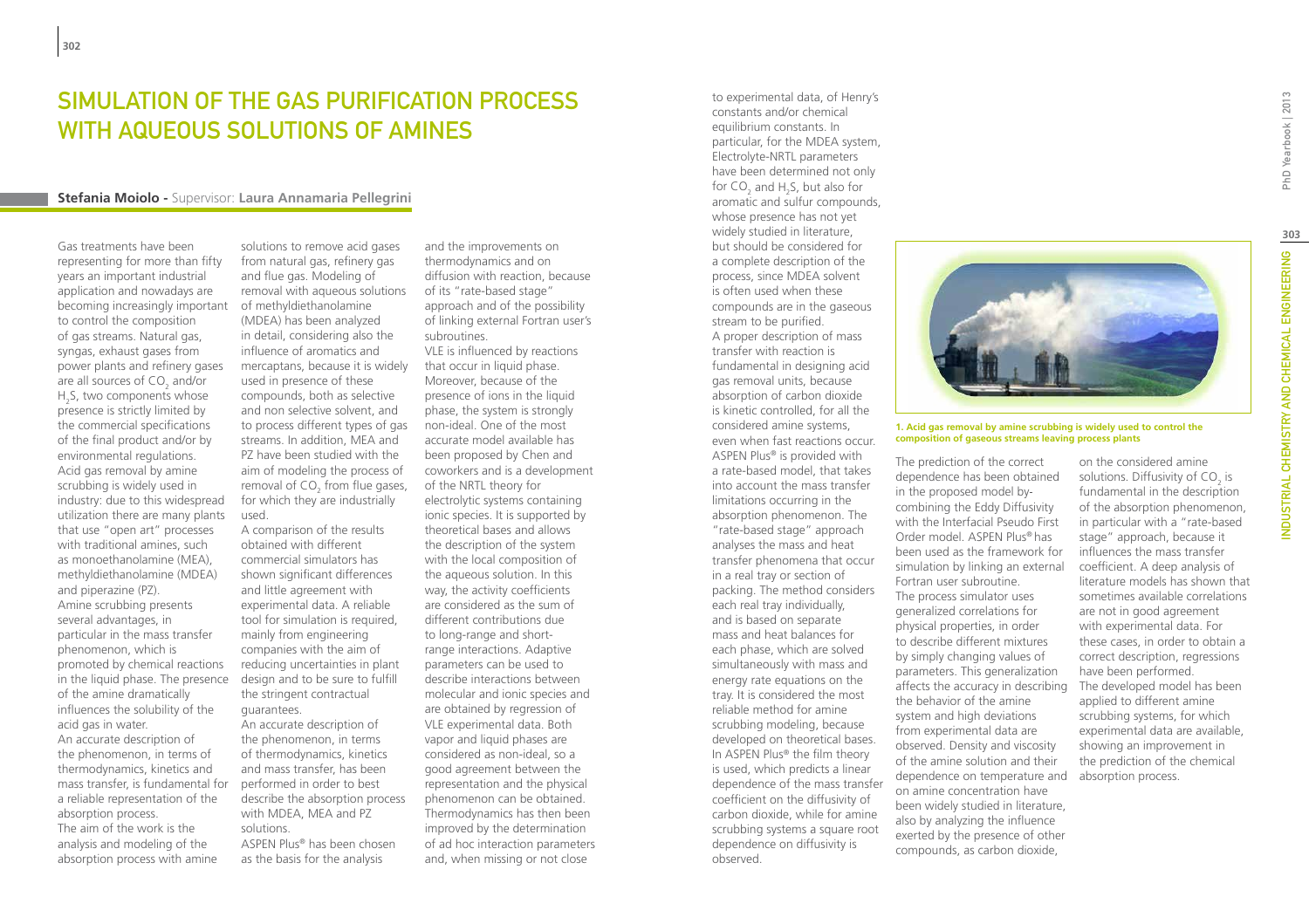# Enantioselective synthesis of chiral pharmaceutical intermediates mediated BY ENE-REDUCTASES

## **Fabio Parmeggiani -** Supervisor: **Francesco G. Gatti**

The generation of up to two stereogenic centres by reduction of a suitably substituted prochiral C=C double bond is a very valuable strategy in the synthesis of optically active molecules. With respect to the more common metal-catalysed hydrogenation, biocatalysis can provide a cheaper, greener and complementary alternative, highly enantioselective on a wide range of substrates under mild conditions.

The bioreduction of "activated" C=C bonds, *i.e.* those conjugated to an electronwithdrawing group (EWG), is a widespread activity in nature and its potential applicability to preparative organic synthesis has been early recognized. Historically, the first approach has been the exploitation of resting cells of various microorganisms, among which **baker's yeast** (*Saccharomyces cerevisiae*, BY) unquestionably occupies the predominant place. The vast majority of the enzymes (including those present in BY) responsible for C=C bioreduction are called **ene-reductases**, known to act on suitably substituted double bonds, such as those of α,β-unsaturated carbonyl compounds, nitroolefins and maleimides. Most of the enereductases that have been identified in the last decades belong to the well-known

and thoroughly characterised family of **Old Yellow Enzymes** (OYEs), nicotinamide-dependent flavoproteins which mediate the addition of a hydride and a proton to the C=C bond, with an *anti* mechanism. Despite the simplicity and cheapness of the setup, the BY mediated reduction suffers from several disadvantages which hinder its industrial scale application: low tolerated substrate concentrations, that lead to an intrinsically too low productivity, difficult work-up, occurrence of side reactions, need for a complex chromatographic steps. One of the adopted strategies to address these issues is the use of isolated ene-reductases, which often allow to obtain complete conversions without the formation of side-products. In spite of the fact that OYElike ene-reductases have been known since a very long time, their full synthetic potential began to be appreciated and exploited only in the last decade, with the availability of overexpressed and purified enzymes. The main goal of this project was the **development of new applications of isolated OYEs to the** 

**stereoselective synthesis of chiral pharmaceutical intermediates**. In order to add such bioreductions to the

toolbox available for asymmetric synthesis and to implement them in industrial manufacturing processes, two main targets need to be pursued: **to increase the productivity of the system** in terms of mass of product per unit of volume and time, and **to investigate new classes of substrates**, gaining insight into the stereoelectronic factors that control the reaction and guiding the selection of new promising synthetic applications. The first part of the project was aimed at the cloning and overexpression of three ene-reductases (OYE1-3) in host cells of *Escherichia coli*, implementing an easy and efficient purification system by affinity chromatography. In order to regenerate the expensive NAD(P)H cofactor, also a glucose dehydrogenase (GDH) was overexpressed and purified, allowing to set up a readily scalable biocatalytic system (Figure 1).

Employing as a case-study the reduction of an α,β-unsaturated aldehyde, precursor of several antidiabetic pharmaceuticals such as tesaglitazar, the reaction was optimized (also employing the substrate-feeding-productremoval strategy) to obtain a quantitative conversion, an excellent optical purity and a more than 100-fold improvement in productivity

with respect to the BY mediated process.

Disappointingly, in related cases, such as α-alkylcinnamaldehydes or the precursors of the active ingredients robalzotan and rotigotine, high optical purities could not be obtained with the same system, because the

libraries of "unconventional" substrates, determining yield, stereochemical outcome and enantiomeric excess, in order to evaluate the practical applicability of each reaction to the synthesis of optically active intermediates. Particular attention was given to poorly

in previous literature allowed to propose an empirical model to predict the best binding arrangements of the substrate into the catalytic site. The introduction of biocatalysed transformations such as OYE reductions in multi-step chemical processes provides



**<sup>1.</sup> Biocatalytic system for C=C bioreduction.**

saturated aldehydes were found to racemize easily. The coupling of an alcohol dehydrogenase (ADH) in cascade with the enereductase allowed to transform the saturated aldehyde in the saturated alcohol, preserving the optical purity provided by the OYEs. The productivity improvement achieved with respect to BY mediated processes was up to 470-fold. It was also found that the stereochemical outcome of the reaction can be controlled by selecting a suitable regioisomer of the substrate, leading to the same final product with the opposite configuration. On the other hand, in a few cases an opposite stereochemical result was observed with two OYEs on the same substrate. Both these strategies are precious stereocontrol methods. The biocatalytic system was then tested on several

activated substrates, such as unsaturated esters, because the reduced products are much less prone to racemization. The presence of an additional electronegative group in  $\alpha$ position was found to be crucial for the efficient reduction of unsaturated monoesters. Submitting several α-chloro and α-bromoacrylates to OYE mediated bioreduction gave access to many useful active pharmaceuticals and intermediates such as antibiotics, antidiabetics and *D*-phenylalanines. Studying the reduction of doubly activated compounds such as diesters and cyanoesters allowed to obtain several target molecules (e.g. γ<sup>2</sup>-amino acids) and to understand more deeply the stereochemical course of the reaction. Finally, a rationalization of the results obtained in this work and

evident advantages and is becoming a well-established practice. In summary, this work contributed to the analysis and understanding of the reaction, sorting out the best substrates that give access to chiral intermediates in high yield and optical purity, and to design more practical processes (*e.g.*, boosting the productivity of whole cell bioreductions of up to two orders of magnitude), broadening the range of application of these versatile biocatalysts in preparative organic synthesis.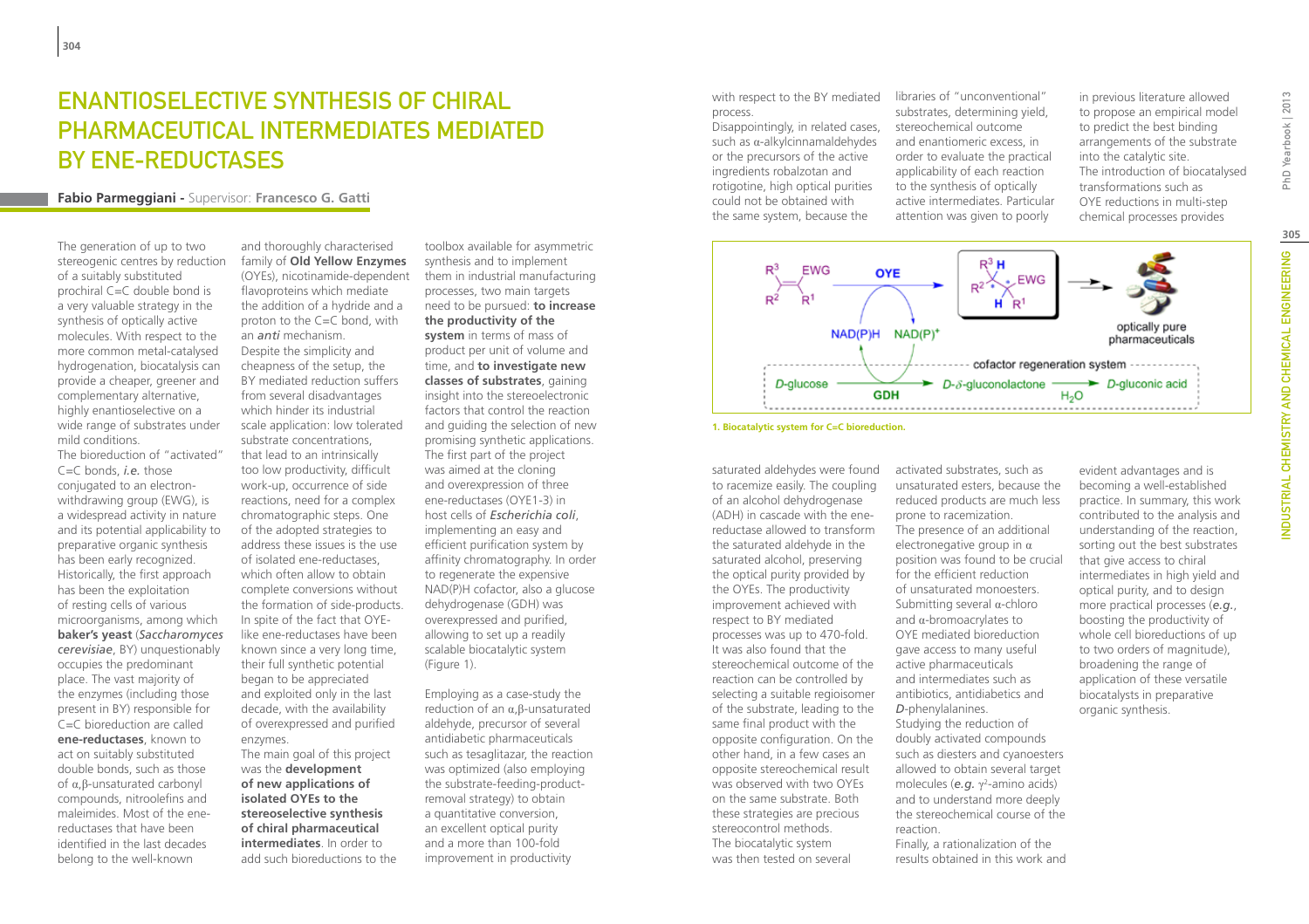## DEVELOPMENT OF METHODOLOGIES FOR THE Accurate Estimation of Reaction Rate **COEFFICIENTS**

#### **Daniela Polino -** Supervisor: **Carlo Cavallotti**

Gas phase reactions play a major role in many reacting systems. Among them combustion processes, atmospheric chemistry and polymerization technologies are just a few examples. From a chemical engineering point of view, it can be of fundamental importance to know the consumption or production rate of key species in the reacting system under study. This information can be used to design new chemical reactors, engines or burners in order to obtain the best performances at the minimum cost. In addition, they can help reduce the production of dangerous or undesired byproducts. In this scenario, the ability to determine accurately the rate coefficients of elementary key reactions has become progressively more important. A very powerful tool that has assisted the scientists in the past decades in calculating the rate coefficient of gas phase elementary reactions is transition state theory (TST). Nevertheless, the theoretical estimation of a rate coefficient is not univocally and straightforwardly resolved for all kind of gas phase reactions. In particular, its accuracy depends on two fundamental factors: the accuracy of the electronic structure calculations and the level of the kinetic theory that

depends on the assumptions made. The level of accuracy of the

electronic structures calculation is decisive in determining the precision of the final rate coefficient. The level of improvement of such *ab initio* methods, both in the methodology and computer technology, has been dramatic over the last years and this allowed to compute energies and structural properties with increasing speed and accuracy. Even so, it is important to choose the appropriate method for each reaction investigated between the several available. On the other hand, from the point of view of the kinetic theory, classical TST provides reasonably accurate rate coefficients, but, unfortunately, we can find a number of additional complications for which it proves to be not sufficient. Thus, during the years much work has been dedicated to its improvement and generalization that led to the formulation of several new methods and theories which hold in common all or a part of the assumptions that lay under the transition state theory. In this framework, the goal of the present work has been to address the major limitations of transition state theory and to develop and implement ad hoc methodologies in order

to overcome these issues. Specifically, we concentrated on the solutions of the following topics: spin forbidden reactions, hindered rotors, multi-well and multi channel potential energy surfaces, tunneling corrections and a microcanonical description of bimolecular reactions. The methods adopted for each one of these issues were validated against literature data and tested on chemical reactions of scientific interest, which will be here briefly described.

#### **The dissociation kinetics of germane**

It was found that the main germane decomposition channel leads to the formation of germylene, which rapidly decomposes to atomic Ge and  $H_2$ . The dissociation of GeH<sub>2</sub> to Ge and  $H_2$  is a formally spin forbidden reaction thus intersystem crossing probability was explicitly included in the microcanonical simulations through Landau–Zener theory. Kinetic constants of the main decomposition channels were determined as a function of pressure and temperature between 0.0013 and 10 bar and 1100 and 1700 K and a quantitative agreement with experimental data for GeH, decomposition was obtained.

#### **Investigation of the reaction pathways active within toluene pyrolysis secondary chemistry.**

First, the reactivity and decomposition kinetics on the  $C_7H_6$  potential energy surface was investigated. This analysis revealed that two main decomposition channels are possible with equal probability after visiting a potential energy surface (PES) comprised of 10 wells and 11 transition states. The first is active on the singlet PES leading to the formation of the fulvenallenyl radical and atomic hydrogen. The second instead requires intersystem crossing to the triplet PES and leads to acetylene and cyclopentadienylidene. After this investigation, due to inconsistencies between our theoretical results and new experimental evidences, we were directed to re-explore benzyl decomposition mechanism. This research allowed us to individuate a new pathway active during benzyl decomposition, which yields benzyne and a methyl radical. These findings allowed us to build a new kinetic scheme able to reproduce fairly well the rate coefficient. Overall, the experimental data reported by different authors on toluene and provided rate coefficients in benzyl decomposition.

#### **Analysis of the reactions active during cyclopentadiene pyrolysis**

The recombination of two cyclopentadienyl radicals and the addition of a cyclopentadienyl radical to a cyclopentadiene molecule have been investigated. New routes to the production of naphthalene in the first case and indene in the second

have been proposed. The rate coefficients calculated were included in the overall POLIMI\_1202 kinetic model and allowed to reproduce properly the experimental concentration profiles of key species, such as naphthalene, indene and styrene. This study permitted us to appraise the ability of our treatment to describe correctly microcanonical bimolecular reactions.

#### **Quantum tunneling within hydrogen transfer reactions**

In this study, we implemented the SCT theory of Truhlar and coworkers to calculate tunneling corrections. The ability of this method to describe properly tunneling effects was tested studying the CH<sub>4</sub> + H benchmark reaction. A sensitivity analysis was also performed on the main parameters that enter as input data and the results were compared with the rate coefficient suggested in the literature. Our analysis revealed the critical role that the accuracy of the activation energy and the minimum energy path play on the prediction of the methodology implemented good agreement with the reference values and with the predictions obtained with other more sophisticated theoretical approaches.

#### **Addition of singlet methylene to unsaturated hydrocarbons**

Finally, a study on a specific class of reactions was performed in collaboration with Dr. Stephen J. Klippenstein, which confirmed the reliability of the

The present theoretical approach in fact has proven to be an effective strategy for the estimation of the highpressure rate coefficients for the addition of singlet methylene to unsaturated hydrocarbons. Specifically, the CASPT2 method was demonstrated to yield a valid procedure for the direct evaluation of the interaction energies within variable reaction coordinate transition state theory. Moreover, the introduction of the one-dimensional correction potential yielded predicted rate coefficients that are in good agreement with the available experimental data.

multifaceted VRC-TST approach.

As evidenced by the investigations performed during the course of this PhD thesis, the methods studied and implemented permitted us to improve our understanding of a number of reactions of scientific interest. However, the methodology presented can be still subject to development. Overall, we can say that great progress has been achieved in our ability to model the kinetics of gas phase reactions, but we anticipate that continued improvements will follow this research project.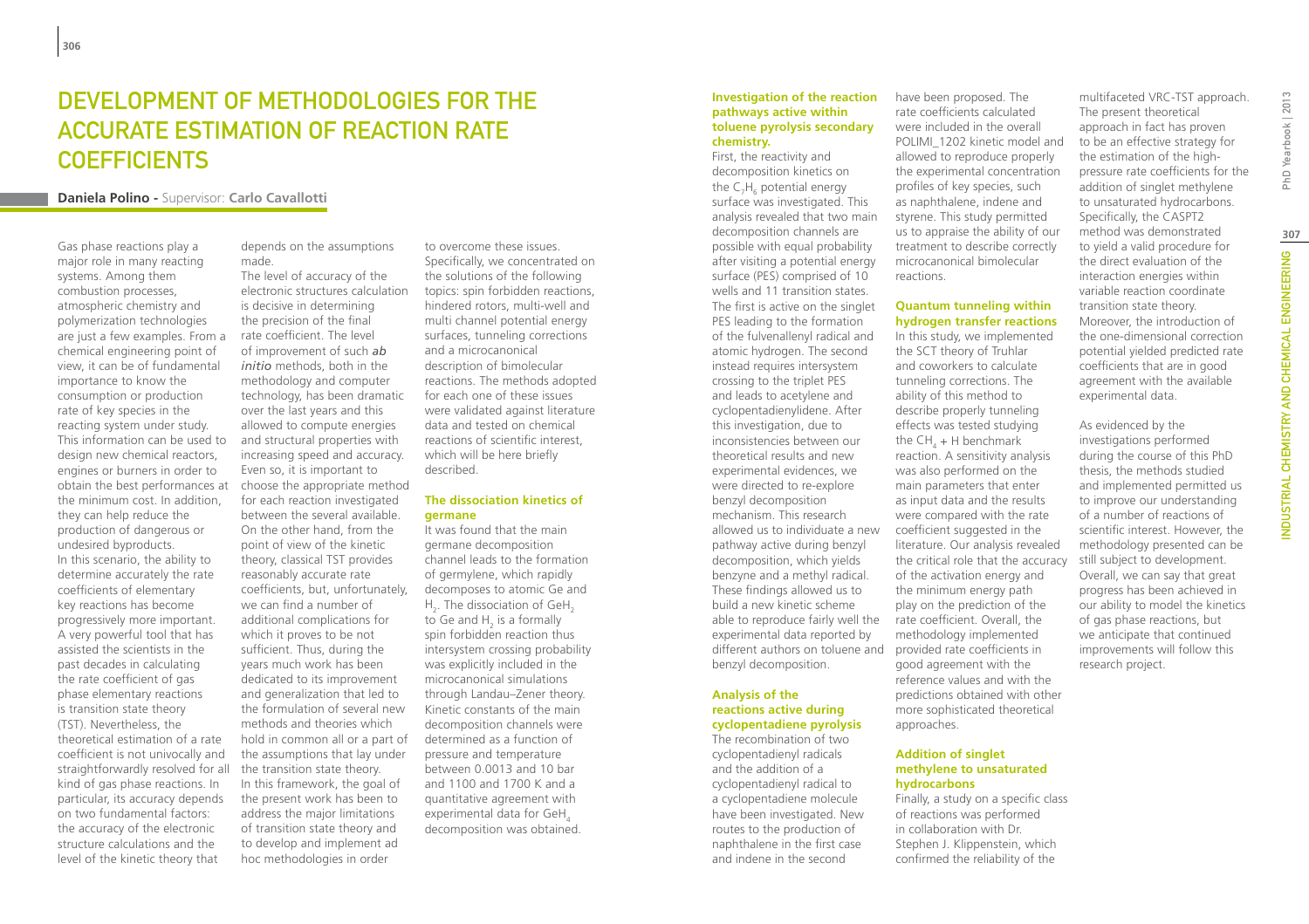# Experimental and modeling study of the NH<sub>3</sub>-SCR ACTIVITY ON SCR-CATALYZED WALLflow Diesel Particulate Filters

#### **Silvia Redaelli -** Supervisor: **Isabella Nova**

Vehicle exhaust gases have gained nowadays a considerable

role in the emission of pollutants. To control and reduce currently used for PM removal. them, a specific legislation exists: in Europe, Euro V regulations were introduced in 2009 and an even stricter legislation, Euro VI will be enforced in 2014. The emission limits are different for vehicles with Otto and Diesel engines. The latter ones, in particular, are responsible for the emission of large amounts of particulate matter (PM) and nitrogen oxides (NOx), which are both among the most dangerous pollutants for the environment and for human health. So, in order to satisfy the upcoming regulations, it is necessary to develop more efficient technologies which result in reduced formation of pollutants (primary techniques), but also in improved abatement of the pollutants emitted in the flue gases (secondary techniques). For lean burn Diesel engines, primary techniques such as fuel composition, air/fuel ratio, recirculation of gases, cannot possibly reduce both NOx and PM emissions at the same time. So, in the last few years secondary techniques have become necessary on Diesel engines equipped vehicles in order to control both NOx and soot emissions. Among different secondary techniques NH<sub>3</sub>- or urea-SCR is one of the most

promising technologies for the abatement of NOx, whereas particulate filters are now For instance, one solution is to use a Diesel Particulate Filter (DPF) to abate PM, followed by an NH<sub>3</sub> Selective Catalytic Reduction ( $NH_{3}$ -SCR) converter to reduce NOx. One major issue for the after treatment devices, however, is represented by volume constraints, most of all for passenger cars. Furthermore, compact after treatment systems permit a reduction of vehicle weight and, as a consequence, a lower fuel consumption and  $CO<sub>2</sub>$  production. In this respect, combined DPF + NH<sub>3</sub>-SCR devices are now being considered, consisting of a wall-flow filter with a SCR catalyst deposited within the porous walls (SDPF). This single device permits the simultaneous abatement of both PM mechanically filtered and NOx catalytically removed with the SCR catalyst. Very few people in the literature considered so far combined DPF+SCR systems, then research in this area was and is still necessary. My PhD project was developed in this context in collaboration with the company Corning Incorporated, USA. My PhD thesis project was devoted to the experimental and modeling study of the NH<sub>3</sub>-SCR reactions over Fe- and Cu-zeolites

catalyzed wall-flow Diesel Particulate Filters (DPFs) provided by Corning Inc., not considering the presence and the interaction with soot.

Since Fe- and Cu- promoted zeolite catalysts in form of powder are the precursor materials deposited on the filters, it is meaningful to analyze the intrinsic behavior of the SCR powder catalyst itself before investigating the SCR activity over the coated filters. A systematic experimental investigation of the main reacting systems was carried out on the powder catalysts. Then the kinetic parameters describing the SCR activity were estimated fitting the experimental runs for both the powdered catalyst. The coating of the Diesel Particulate Filters with the powder catalyst is provided by Corning Inc. USA for big bricks of substrates that have real fullscale sizes, for which a nominal catalytic load is then defined. The filters tested at the lab-scale are usually cut from this bigger bricks. Due to possible nonuniform catalyst distribution, it is important to understand if the nominal load value could be considered truly representative also for the lab-scale samples. This was the motivation that pushed us to look for a method in order to verify that. We introduced the concept of Specific Adsorption Capacity of

a catalyst, which represents an intrinsic feature directly related to the amount of catalytic active phase and independent of the catalyst configuration, i.e. powder or structured. For this reason dedicated  $NH_{3}$ - and  $NO_{2}$ adsorption runs were performed on catalysts in the form respectively of powder and of structured filter. Comparing the adsorption capacities of the two configurations it was possible to evaluate the actual active phase present on the filter. The results obtained by both NH<sub>3</sub>- and NO<sub>2</sub>adsorption runs agreed. This was a good result since  $NH_{3}$  and  $NO<sub>2</sub>$  adsorb on different sites, respectively acid zeolite sites and metal sites. So, this method gives catalyst loads.

To understand if an effect exists on the deNOx activity of the filters due to the possible uneven distribution of the active phase mentioned above, three wall-flow lab-scale samples were coated with Fe-zeolite precursor powder catalyst in different ways. One filter was coated homogeneously along its whole length, another one was coated only on the inlet section and the last one only in the outlet section. From the comparison between the three modalities of coating distribution it could be concluded that the homogeneous coated sample always shows higher conversions walls of the lab-scale filter, than the inlet and outlet coated samples. So effectively a nothomogeneous distribution of the active phase along the filter could cause decrease of its deNOx activity. The next step was to investigate if and how a specific fluid dynamic configuration of the SDPF affected the deNOx

a double check on the estimated important topic that needed to performances. So the purpose was the comparison between the wall-flow systems and the traditional and well established flow-through monolithic converters in terms of SCR performances by means of experimental runs and CFD simulations at the same conditions. Both the approaches showed that despite the different fluid dynamic features of the two systems, the deNOx performances are very similar, indicating that the fluid dynamic configuration does not significantly affect the DeNOx performances at the relevant tested conditions. The comparison between lab- and full-scale was another be addressed. The issue was if a lab-scale catalyzaed filter sample could be really representative of a full-scale one in terms of deNOx performances, in view of a possible scale-up process. The goal was then to compare the deNOx performances of filters on the two operating scales. Experimental runs were carried out over the same catalyst deposited onto filters of different sizes. The results showed that a medium-scale filter provides a better deNOx performance than a lab-scale filter. This could be due to mass transfer resistances caused by diffusional limitations in the peripheral which are characterized by a

> double thickness in comparison with the internal porous walls. In the lab-scale sample the ratio between the peripheral walls and the internal walls is higher than in the mediumscale sample, as it tends to zero with growing sample size. Thus, the impact of diffusional

limitations is more significant in the lab-scale filter adversely affecting the overall deNOx efficiency. CFD simulations confirmed and supported the collected experimental evidence as well as the related physical interpretation.

The last section of my PhD thesis regards the kinetic modeling work carried out developing subroutines for a Fortran code named CHARM (Corning Heat Up And Regeneration Model), provided by Corning Inc.. My contribution for CHARM was the implementation of two different kinetic schemes dedicated to the deNOx functionality : an LNT (Lean NOx trap) kinetic model taken from the literature and an NH<sub>3</sub>-SCR kinetic scheme studied and developed at PoliMI. Since both the implementations gave positive outcome, the CHARM model, including our SCR and LNT kinetic schemes, is now used industrially by Corning Inc. in order to develop combined wall-flow DPF+deNOx systems.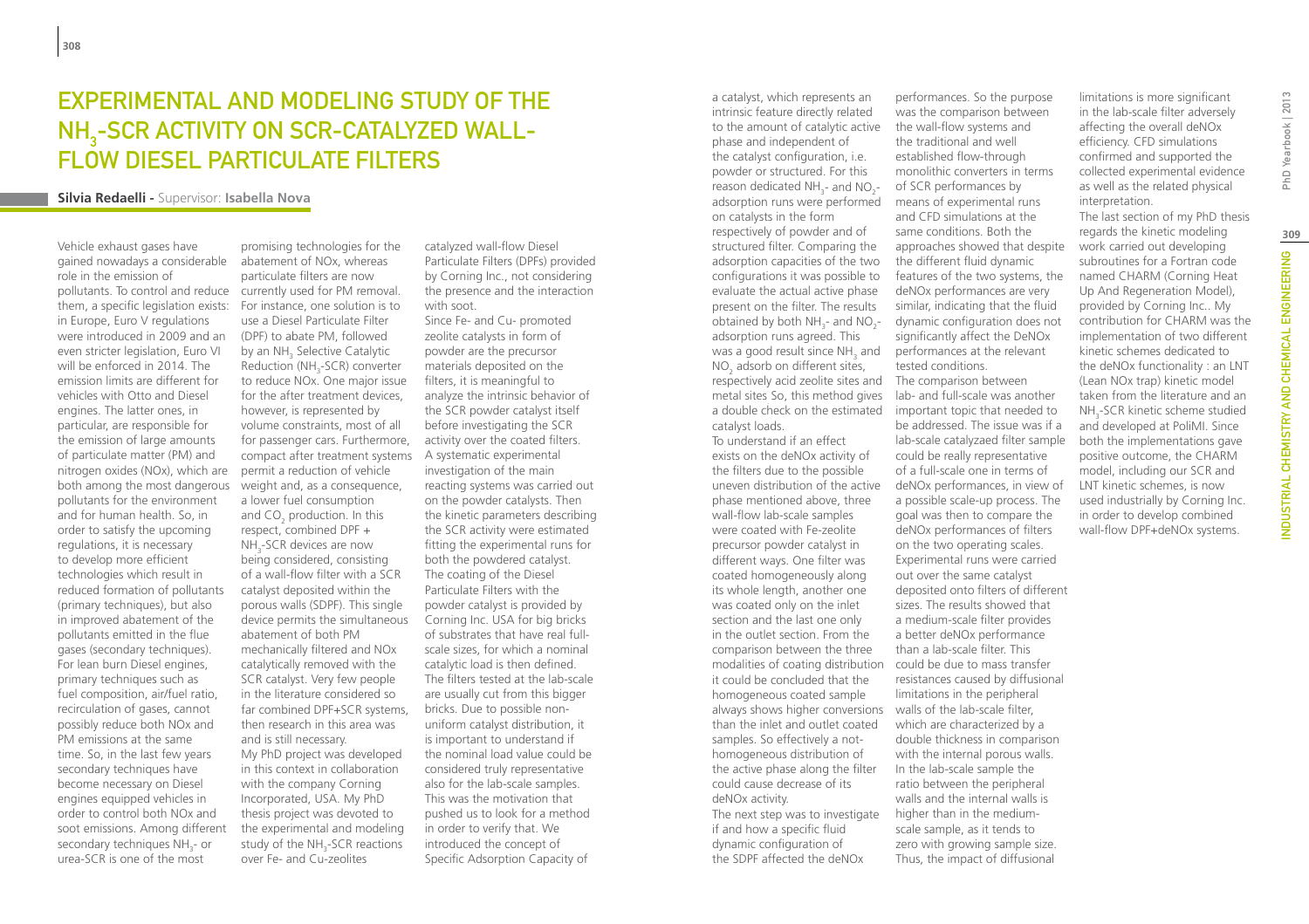# Valorization of glycerol from biodiesel waste to high value chemicals

### **Suresh Udhavrao Shisodia -** Supervisor: **Attilio Citterio**

The present thesis will focus on the use and potentiality of glycerol (even crude) and ethyl lactate as C-3 chemical platforms obtained from biomass, to generate new green products, polymers, and bioactive compounds, under as much as possible green conditions. In the 21<sup>st</sup> century major issues are the generation of energy, sustainable chemicals & materials for industry, by less consumption of energy & reduce pollution by using biomass instead of fossil fuels. Glycerol has emerged as relevant renewable resource, spurred by the growing of the biodiesel production. It has more than 3000 different actual industrial uses but still surplus of glycerol needs to be valorized. Ethyl lactate emerged as important chemical commodity as environmentally benign solvent and reagent, which is obtained by esterification of lactic acid with ethanol, lactic acid is obtained from both bacteria and animal cells in an anaerobic respiration method. In this thesis work ethyl lactate was investigated mainly as green solvent for oxidations with hydrogen peroxide of organic compounds, identifying the eco-friendly peracids-like nature of this system. On the contrary, glycerol studies were addressed to control the chemoand regio-selectivity of O and

N nucleophilic substitutions to C-O bonds through activation of carbonate substituents, or electrophilic substitution to O-H bonds. In particular, the aim was to investigate the factors affecting the unexplored area of regio-selective polycondensation of glycerol derivatives by using cascade and solvent free reactions by green methods, to produce stereoordered oligomers, polyglycerol ethers or urethanes and other functional products. In this area a further target was to synthesize simple derivatives by incorporate ferrocenyl or indolyl units to test the antifungal activity of the resulting products and identify the role of homo- & hetero- geneous catalysis in electrophilic substitution or alkylation reaction by stabilized cations (i.e. ferrocenylmethyl and characterization of polymers, hydroxyalkyl). The specific topics investigated can be summarized as follows (based on the thesis chapters): **Chapter-1. Synthesis, purification, reactivity of diglycerol dicarbonate** 

**(DGDC) and conversion to stereoselective oligomers and polymers.** In this context the following aspects were studied and explored: a) Green synthesis of DGDC from impure diglycerol using carbonatation reaction by thermal or by microwave irradiation; b) Purification of *d,l*- and *meso*-DGDC by

crystallization; c) Hydrolysis of pure *d,l*- and *meso*- DGDC to stereoordered α-diglycerols; d) Selective nucleophilic substitution reactions at terminal C-O bond of pure *d,l*- and *meso*- DGDC by N and O centred nucleophiles, e) Selective synthesis of stereoordered monomer and polymers from pure *d,l*- and *meso*-DGDC diastereoisomers. In all cases progress of reactions were controlled by using TLC, HPLC, GC-mass or capillary electrophoresis and the purified products were obtained by silica gel column chromatography and crystallization, and then characterized via 1 H-/13C-NMR, IR, and LCMS. X-ray crystallographic study and SEM analysis were made where ever necessary. For the DSC & TGA analysis were applied. The same analytical techniques were applied also in the following explored areas. **Chapter-2. Cascade synthesis of α-glycerolcarbamates.** Polyhydroxyurethanes are compounds of great interest having a wide range of applications in pharmacology, agriculture, and chemical industry, their conventional synthesis is based on the use of toxic reagents like isocyanates, phosgene, nitro derivatives, etc. It is important to substitute these reagents with green

reagents like  $\mathsf{CO}_2$  or organic carbonates, but the drastic conditions generally used with these reagents prevented any selective transformations on poly-substituted derivatives. In order to solve the problem we have developed a new efficient synthetic route for the preparation of difunctional and polyfunctional molecules from C-3 inherent natural polyol monomer glycerol and green alkyl carbonate. α-glycerolcarbamates were selectively synthesized by singlestep three components system (glycerol, dialkyl carbonates, and aliphatic amines or polyamines). Factors affecting the selectivity isomers were investigated and the key role of the intermediate *in-situ* formed linear carbonate ester of glycerol for selective substitution at the terminal position was ascertained. Inhibition of further substitution by the carbamate product was also observed, facilitating the selective mono-functionalization of substrate. By this approach polyurethanes can be obtained under mild conditions and good productivity by using di- or polyamines. **Chapter-3. Easy Solvent Free Synthesis of Novel 1-Ferrocenylmethylglycerols and its derivatives as antifungal agents.** For the synthesis of ferrocenylglycerol derivatives (in principle useful as bioactive compounds) a direct, green method was studied consisting in condensing ferrocenylalkanols with glycerol or its derivatives under mild conditions (20-90°C) without or in the presence of co-solvent

and/or catalyst. Homogeneous Brönsted acid catalysis was

at terminal to internal carbamate of the cultural growth mediums, work was carried out, in collaboration with the Pune University (India), with the heterogeneous Lewis acid catalyst aluminum nitride (AlN/ Al). The role of  $CO<sub>2</sub>$  as promoter was investigated and proved effective, in condensation reactions of ferrocenylalkanols with glycerol or 1,2-diol substrates, but not in general. The novel ferrocenylglycerol derivatives were tested in vitro for their antifungal activity towards 3 different plant fungi, *Fusarium spp*., *Botrytis cinerea*, *Penicillium spp*. The experiments were performed by surface and inclusion treatment and shown significant antifungal activity in surface treatment method. The novel AlN/Al catalyst was mainly investigated in the condensation of carbonyl compounds with indoles to afford the corresponding bis(indolyl)methanes, compounds known to be biologically active. The catalyst, characterized by SEM, Raman and particle size analysis, and is recyclable (retains its activity for 10 cycles) **Chapter-4. Hydrogen peroxide/Ethyl lactate: A New Eco-Friendly Peracids-like System for the Oxidation of Organic Compounds.** Oxidation of organic substrates by using  $H<sub>2</sub>O<sub>2</sub>$  is a widely explored area, frequently applied on industrial scale. However  $H_2O_2$ is relatively unreactive molecule and strong efforts have been devoted for selection and use of catalysts to accelerate or control the processes. Inorganic and metal catalysts were deeply investigated where as the use of organic catalyst was more scantly analyzed and applied

mainly investigated but some

(except for formation of alkyl or arylalkyl peroxides and peracids). However, for a "green oxidation" point of view the ideal system is the one which use environmentally-friendly oxidants together with recyclable catalysts in a nontoxic solvent. Thus, the use of organic solvents able to dissolve a wide variety of substrates and to activate  $H_2O_2$ was explored as oxidant system, focusing on natural esters of -hydroxy carboxylic acids. We found that ethyl lactate, an easily available, green and safe solvent, has the peculiarity to react rapidly with  $H_2O_2$  to give an intermediate able to oxidize organic sulfides RSR', reduced organophosphorous substrates of general structure  $[PR_x(OR)_{3-x}$  with  $x = 0-2$ , to the corresponding oxygen addition products sulfoxides, phosphine oxides, phosphates, phosphinates and phosphonates, where as carbonyl compounds were converted to the ester in a Bayer-Villiger oxygen insertion reaction. The oxygenation of aryl methyl sulfides, follows an overall second-order kinetics, first order in  $H_2O_2$  and sulfide and involve general acid catalysis. In *p*-substituted phenyl methyl sulfides the negative r value obtained in the correlation analysis of rate constants with s constants indicate that positive charge is generated on sulfur atom and the electrophilic oxygen of "perlactic acid" is responsible for the acceleration by electron withdrawing substituents. The fast decay of the peroxidic intermediate prevents the possibility to apply the system to less reactive substrates, i.e. olefins and electron withdrawing substituted aromatics.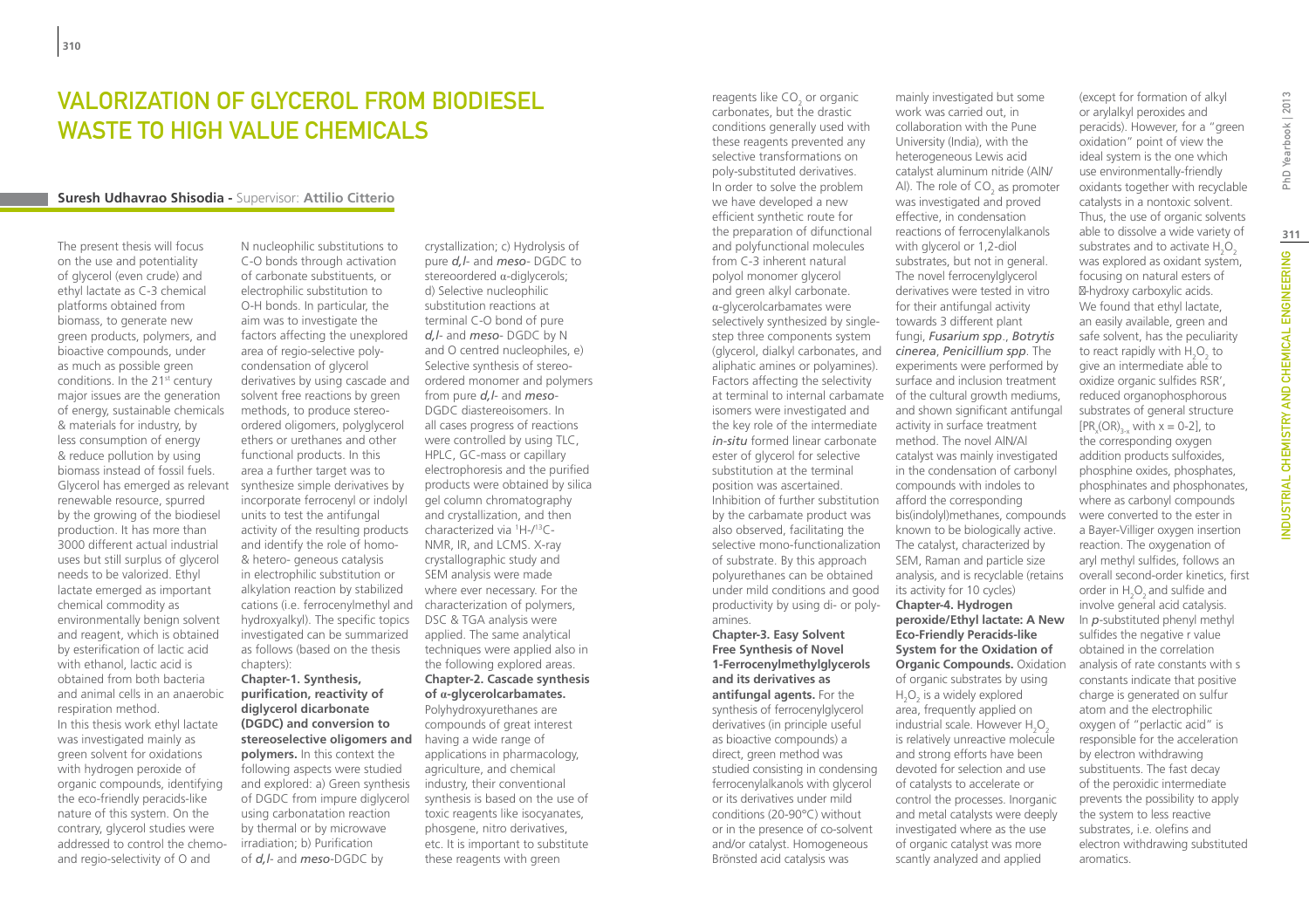## Expression, structural and functional characterization of the protein Proline Oxidase involved in different human diseases

#### **Elena Tallarita -** Supervisor: **Loredano Pollegioni**

Proline oxidase (PO) is a mitochondrial inner-membrane enzyme that catalyzes the first step in the proline degradation pathway. It is encoded by *PRODH,* a gene localized at 22q11.2: at least 16 *PRODH* missense mutations on the *PRODH* gene have been identified with moderate to severe effect on PO activity. Intracellular synthesis and degradation of free proline occur through a distinct set of enzymes with unique properties and regulatory mechanism: together they constitute a "catalytic cycle" which represents an important connection with other metabolic pathways. All organisms oxidize proline to glutamate in two enzymatic steps coupled by a non-enzymatic equilibrium: in the first step, proline oxidase (PO) catalyzes the oxidation of L-proline to Δ1 -pyrroline-5-carboxilyc acid (P5C) a reaction that involves flavin adenine dinucleotide (FAD) as a cofactor. P5C is then alternatively subjected to three metabolic reactions: oxidation to glutamate, transamination to ornithine or reduction back to proline. Even if the biosynthetic pathways and biological role of proline have been well established, the role of proline oxidation in the cell remain largely unknown. The *PRODH*  gene, maps in a genomic

region (22q11) where several studies have localized genes that potentially confer increased susceptibility to schizophrenia. Schizophrenia is a common chronic and disabling brain disease of still largely unknown etiology and pathogenesis, that affects about 1% population worldwide. Schizophrenia occurs in all populations and is considered a complex disease with multiple factors contribution: the most widely accepted neurodevelopmental hypothesis of schizophrenia integrates environmental influences and causative genes. *PRODH* is considered a positional candidate gene for schizophrenia since delections of the 22q11 locus are found in 0.3-2% of patients with schizophrenia; moreover microdeletion of chromosome 22q11 is associated with velocardiofacial syndrome (VCFS) functional characterization (or Di George syndrome) and patients with 22q11 deletion also exhibit cognitive deficits similar to those observed in schizophrenia. Interestingly, the localization of specific proline transporters within the glutamate synapses suggests that proline might serve as a modulator of glutamate transmission, hypothesis strongly supported by the observation that proline and glutamate are involved in the same metabolic pathways. Finally, association

between plasma proline level and schizophrenia revealed that schizophrenia patients have significantly higher plasma proline levels than controls and that subjects with hyperprolinemia (HPI) have a 6-fold greater chance to develop schizophrenia than controls. HPI is an autosomal recessive disorder characterized by plasma proline concentration above normal, caused by absence or reduced activity of PO. This PhD project was aimed at understanding the role of PO under physiological and/ or pathological processes and particularly as a candidate risk factor for schizophrenia. Despite the intriguing role of this protein in different human diseases, a correlation between genotype and phenotype of PO is still lacking mainly because the structural and of the human protein has not yet been performed. For this reason we decided to characterize the recombinant PO by expressing the human protein in an heterologous system and to evaluate the effects of reported mutations on its catalytic properties. The final aim was to formulate a possible mechanism of PO regulation in the framework of glutamate metabolism and pathologies. *E. coli* is usually the most used organism for heterologous

expression of recombinant proteins, but the expression of mammalian proteins, such as PO, results sometimes difficult in this host since *E. coli* does not perform most of the posttranslational modifications. Moreover, human PO is localized in the mitochondrial inner membrane, so it could possess regions that negatively affect its expression in *E. coli* as a soluble protein. Therefore, by using an accurate bioinformatic analysis, several PO deletion variants were produced: all PO variants include a core region corresponding to the catalytic domain but they lack regions which could negatively affect the expression. Among the expressed PO variants, the PO-barrelN-His variant was expressed as a soluble protein and was subjected to a detailed biochemical characterization. A second aspect of the project focused on the expression of the wild-type and L441P inactive PO variant in a mammalian cell system. The U87 human glioblastoma cell line was selected since, despite representing the worst malignant form of astrocytic brain tumors, it is used as *in vitro* model of astroglia which is the responsible of the release and reuptake of signaling molecules, among which the key may accumulate in the synaptic neurotransmitter glutamate. U87 clones stably expressing wildtype and L441P inactive variant PO were successfully produced, as confirmed by Western blot analysis. PO has been reported to be a mitochondrial protein thus, to verify the subcellular localization, PO variants were also overexpressed as chimeric proteins with EYFP fluorescent protein. Confocal images show

that the fluorescent signal corresponding to PO-EYFP displays a peculiar "spaghetti like" pattern typical of mitochondria. Furthermore, PO-EYFP variants signal distribution largely overlapped with mitochondrial immunostain. Subsequently, the investigation of the functional differences between U87 cells transfected with the wild-type or the mutant PO was started. The cell growth rate was assayed over a period of 7 days: the growth curves (cell density/well vs time) display the typical pattern of exponential growth. No significant difference was evident between cells stably expressing the variant or the wild-type PO, while both grew slower than untransfected U87 cells. This result could indicate that expression of PO negatively affected the growth rate of transfected U87 cells, while the PO activity did not. The next step was the investigation of the cellular content of proline, since variation in the concentration of the amino acid is indicative of the cellular PO activity. Proline is reported to be directly involved in glutamatergic transmission and even though the biochemical mechanism by which this happens is still unknown, two hypotheses have been formulated: proline terminals inhibiting glutamate release or act on a cell surface transporter inhibiting the release through a complex signaling cascade. For these reasons we measured the proline/ glutamate and glutamine levels in cellular and extracellular space of U87 cells by HPLC analysis. At the same time we started the investigation of the expression level of the glutamate

transporters GLT-1 and EAAT-1 by Western blot analysis to verify if expression of active or inactive PO variants could affect glutamatergic functionality. In conclusion, the purification of a soluble, active human PO variant (encompassing the whole catalytic domain of the enzyme), as obtained in the first part of the project, represents the fundamental step to investigate structure-function relationships in proline oxidase in analogy to the biochemical studies performed on the prokaryotic homologues of the protein. Further studies will be necessary for the identification of the effect of the reported polymorphisms of the enzyme on its structure and activity and to understand how they could affect the proline/P5C redox cycle. These studies represent a required step for the identification of compounds acting as positive or negative effectors of this enzyme and that, modulating its properties at the molecular level, could be potentially used as drugs.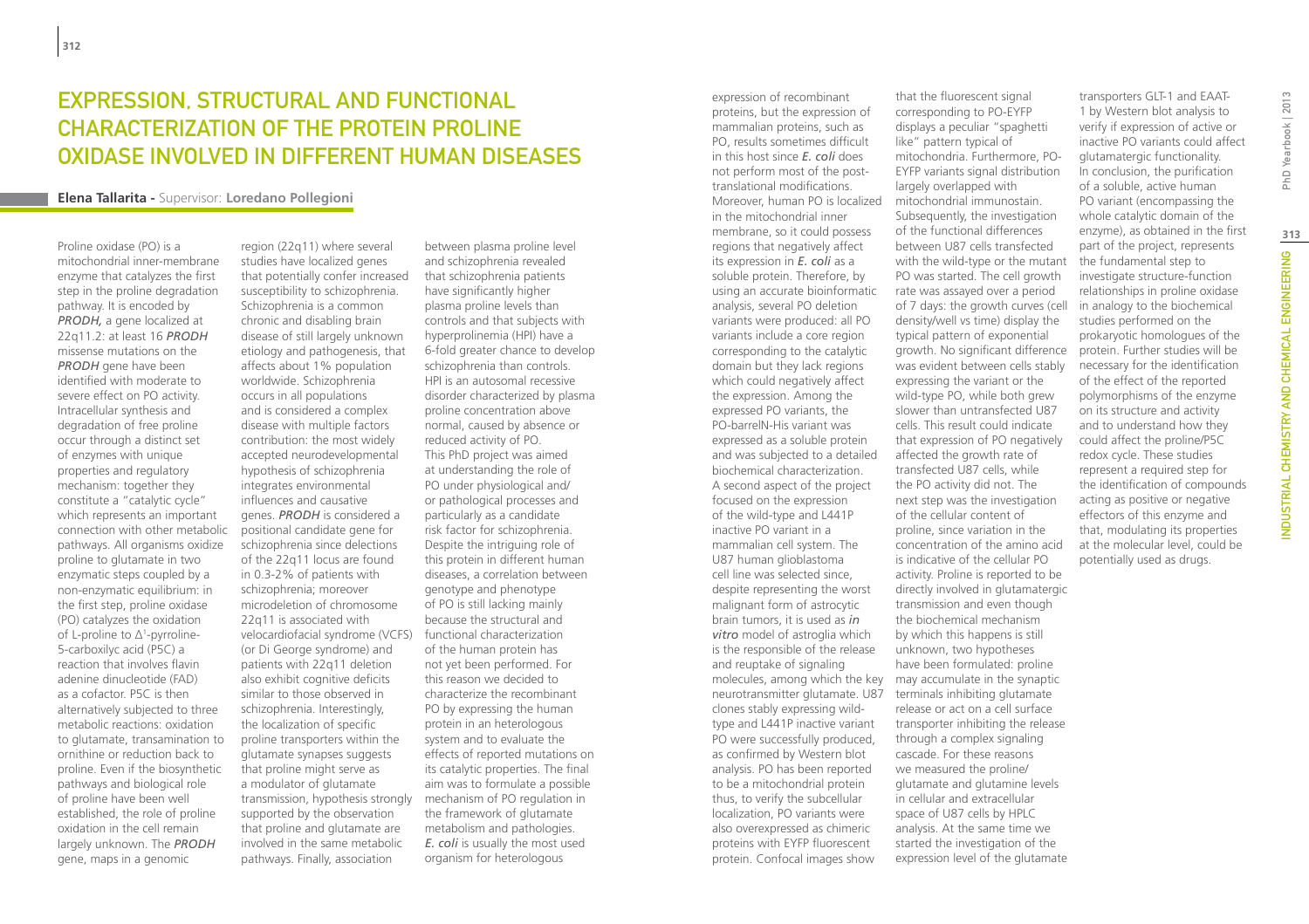# Products and materials from biological sources: isolation, analysis and chemical **REACTIVITY**

### **Laura Tinè -** Supervisor: **Attilio Citterio**

The PhD project deals with physical and chemical elaboration of biological materials and their analysis. The aim was to obtain new or alternative valuable products to be used in different broad areas. More specifically, the activity was designed along three different topics: **1)** Synthesis of antimetastatic sulfated oligosaccharide mimics (Supervisor: Prof.ssa Elena Vismara); **2)** Isolation and modification of polyisoprene from alternative crops; **3)** Synthesis of chiral ionic liquid for separation applications (Supervisor: Dr. Martin Earle). **Setion 1**: The aim of this research is the synthesis of a novel potential heparanase inhibitor. We have focused our attention on C-C hexasaccharide-like-mimics inhibitors because of the similarity of such compounds with the enzyme substrate. In the present work, we have applied an electrochemical approach to synthesize the C-C oligomer: the electoreduction of per-acetyl-1-bromo-maltotriose in acetonitrile at a silver cathode that afforded three diastereoisomers according to the C-C linkage configuration. Furthermore, such compounds were deprotected, sulfated and fully characterized by NMR. The resulting purified compounds were tested for antimetastatic

properties and compared with sulfated maltohexaose, an established heparanase inhibitor, and some representative glycosides. The comparison of antimetastatic activity in lung cancer shows that the C-C hexasaccarhides are more active with respect the C-O-C analogue potential industrial approaches and in particular among the obtained diastereoisomers the α,α was the most active. In conclusion were developed new sulfated C-C hexasaccarhide mimics as semisynthetic heparanase inhibitors and antimetastatic agents. **Section 2:** Natural rubber (NR) is methods are useful to fully a polymer consisting of isoprene units ( $C_5H_8$ )n linked together mostly in a 1,4 cis-configuration. The main source of natural rubber is *Hevea brasiliensis*, a tree native of Brazil. To look for alternative sources of natural rubber appears nowadays to have a strategic importance, in the light of the predicted shortages in NR supply from *Hevea brasiliensis*. Among the main identified alternative plants Hevea's one. On the contrary, sources there is *Partenium argentatum* (also known as *Guayule*) that is a flowering shrub used already in the early 20th century as a commercial alternative source of natural rubber. Therefore *Guayule* is the target of this work because it appears to have a great potential as an alternative source and several steroids (i.e. of NR. The main difference

between *Hevea brasiliensis* and *Guayule* is the location of latex in plants and the content of proteins and terpenes. This strongly affect the choice of the extraction and purification method. We have focused our efforts on development of to isolate polyisoprene, especially from *Guayule* latex. Four different approaches were developed: 1) evaporation, 2) ultracentrifugation, 3) precipitation and extraction with solvent, 4) extraction with Ionic Liquid (IL). The first two characterize and then use by products isolated from latexes to understand their influence on *Guayule* Natural Rubber (GNR) performance in items (mainly tyres). Both component of latexes derived from *Guayule*, polymeric and low molecular components, were characterized. It's results that GNR have thermal behaviour and structure very close to the content and distribution of low molecular weight components and proteins are very different. From *Guayule* were isolated significant amount of monoand sesqui-terpenes (i.e. cinnamate and anisate esthers of germacrene alcohol named guayulin A and B, respectively) argentatin). The methods 3 and 4 were developed to obtain the cleanest as possible polyisoprene from *Guayule*. The third method afforded clean GNR with the handicap to use large amounts of solvents. In the last method IL were used to extract rubber from *Guayule* latex. Some particular IL were choosen for their ability to disrupt cell walls (dissolving cellulose and lignin). So rubber extraction by means of IL can be applied both on latexes and whole plants, allowing to recover a larger amount of components from plant and at the same time minimizing the amount of waste solvents produced. Efficient coagulation of *Guayule* latex with remarkable decrease of proteins and polysaccharides was obtained at 25°C. Recovering of GNR from IL and recycling of IL was investigated. Chemical modification of the obtained rubber was studied through oxidation reaction by dimethyl dioxirane (DMDO) and chain breaking by oxygen in the presence of different catalysts to obtain telechelic oligomers. In particular epoxidation with DMDO provided new methods to obtain block copolymers of GNR and HNR that were further functionalized by opening the oxirane ring with different nucleophile reactants affording rubber analogues with halogen and amino functional groups. In conclusion GNR has suitable molecular features to replace HNR but the different distribution of other latex components provides a different modified to handle ionic liquids. spectrum of applications. The developed four different extraction methods investigated have clarified the opportunities and limits of the purification of GNR and side products recovery,

suggesting alternative processes for industrial methods to obtain rubber from Guayule latex. The performance of extracted GNR was evaluated by stress relaxation and mechanical testing (in collaboration with Pirelli Tyre S.p.A. analytical laboratory) on starting and vulcanized rubber under standard conditions, identifying the role of by-products and purification procedure. Section 3: I joined QUILL-Queen's University Ionic Liquid Laboratory- as a visiting student for a period of three months. During this period I worked on the synthesis of chiral IL to be tested in Ionic Liquid-Liquid chromatography (ILLC). In this chromatography technique a compound of interest is partitioned between a molecular solvent and an ionic liquid using state of the art chromatography machinery and IL chemistry. IL may form biphasic liquid systems with numerous solvents, including water, which makes them possible candidates in counter-current chromatography (CCC). The only limitation is in finding an IL capable of dissolving the compounds under test. The aim of the project is to synthesize chiral IL to achieve chiral separation in ILLC. This technique is based on different forms of CCC and it is accomplished at QUILL by means high performance counter-current extraction machine based on Ito design, but it has been extensively Two different kind of chiral IL were synthesized to be tested on ILLC machine. The first was ethylmethyl imidazolium

camphor-10-sulfonate, already prepared at QUILL but it was not already tested on ILLC. It was prepared in big amount starting from ethylmethylimidazolium chloride and commercially available camphor-10-sulfonic acid. It was tested on ILLC with biphasic system made up of IL /H<sub>2</sub>O/ EtOAc in different percentage to set all parameters of the system. The main aim of these experiments is to evaluate the behavior of the system at different flow rate to establish its best value to operate the separation. Meanwhile it was arranged the synthesis of potential chiral ionic liquid starting from L-proline. The separation of the obtained distereoisomers salts was accomplished although not in the enough amount to be tested in ILLC. In conclusion the analyzed biphasic system of EMIM CS/H<sub>2</sub>O/EtOAc is potentially suitable for chiral separation in ILLC.